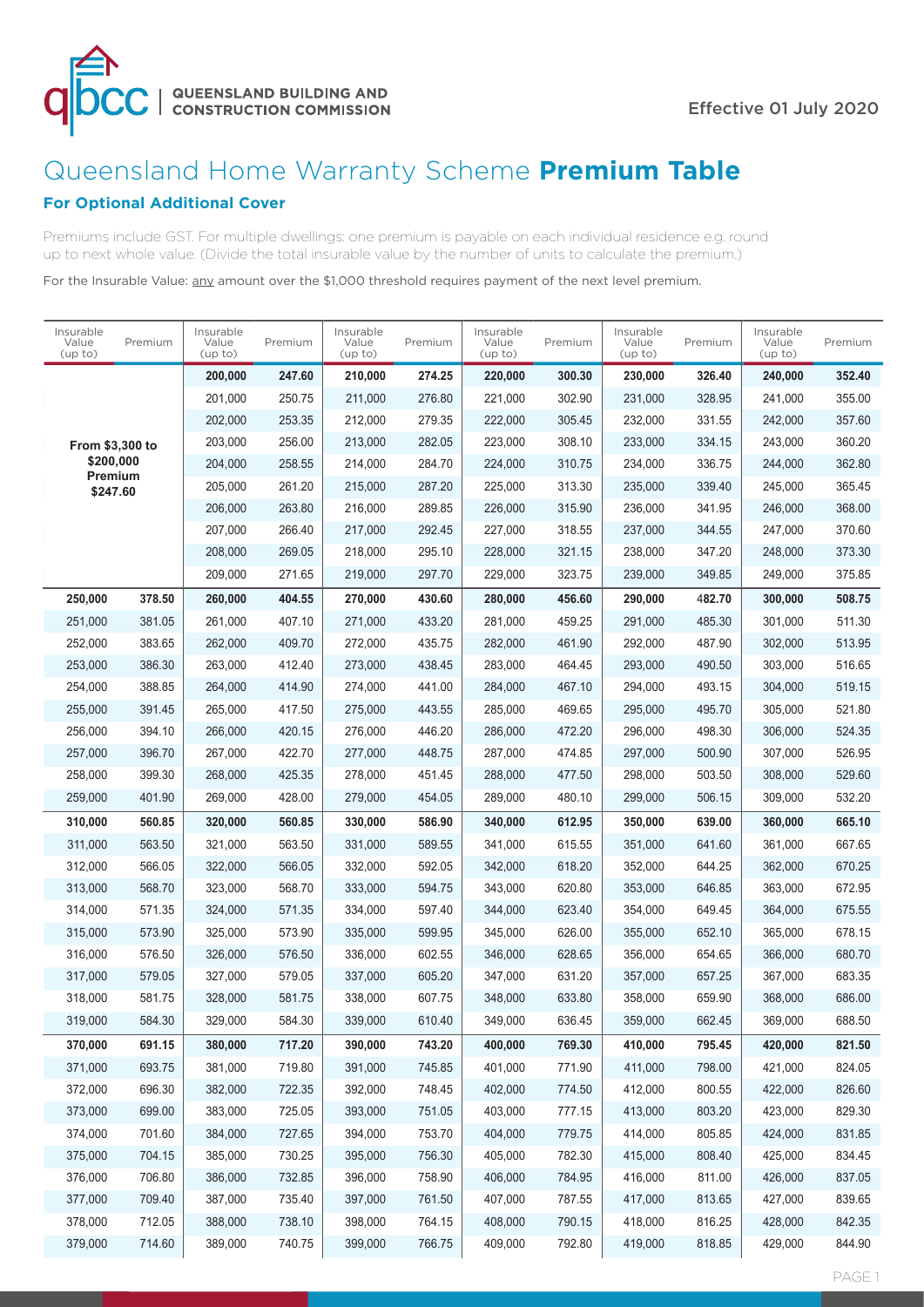

| 847.50<br>873.55<br>899.60<br>925.70<br>470,000<br>951.75<br>430,000<br>440,000<br>450,000<br>460,000           |         |          |
|-----------------------------------------------------------------------------------------------------------------|---------|----------|
|                                                                                                                 | 480,000 | 977.80   |
| 850.15<br>441,000<br>876.20<br>902.20<br>928.25<br>954.35<br>431,000<br>451,000<br>461,000<br>471,000           | 481,000 | 980.40   |
| 432,000<br>852.70<br>442,000<br>878.75<br>452,000<br>904.80<br>462,000<br>930.90<br>472,000<br>956.95           | 482,000 | 982.95   |
| 433,000<br>855.30<br>443,000<br>881.35<br>907.50<br>463,000<br>933.55<br>473,000<br>959.55<br>453,000           | 483,000 | 985.65   |
| 434,000<br>857.90<br>884.00<br>962.20<br>444,000<br>454,000<br>910.00<br>464,000<br>936.05<br>474,000           | 484,000 | 988.25   |
| 860.55<br>886.55<br>938.70<br>435,000<br>445,000<br>455,000<br>912.60<br>465,000<br>475,000<br>964.75           | 485,000 | 990.80   |
| 436,000<br>863.10<br>889.20<br>915.25<br>941.30<br>967.30<br>446,000<br>456.000<br>466,000<br>476,000           | 486,000 | 993.35   |
| 865.70<br>891.75<br>943.90<br>969.95<br>437,000<br>447,000<br>457,000<br>917.85<br>467,000<br>477,000           | 487,000 | 996.00   |
| 868.40<br>438,000<br>894.40<br>458,000<br>920.45<br>946.50<br>478,000<br>972.65<br>448,000<br>468,000           | 488,000 | 998.65   |
| 870.90<br>897.05<br>923.10<br>949.15<br>439,000<br>449,000<br>459,000<br>469,000<br>479,000<br>975.15           | 489,000 | 1,001.20 |
| 1,003.85<br>490,000<br>500,000<br>1,029.85<br>510,000<br>1,055.95<br>520,000<br>1,082.00<br>530,000<br>1,108.10 | 540,000 | 1,134.10 |
| 1,006.45<br>501,000<br>1,032.50<br>491,000<br>511,000<br>1,058.55<br>521,000<br>1,084.65<br>531,000<br>1,110.65 | 541,000 | 1,136.70 |
| 1,009.05<br>492,000<br>502,000<br>1,035.10<br>512,000<br>1.061.15<br>522,000<br>1.087.20<br>532,000<br>1,113.25 | 542,000 | 1,139.35 |
| 1,011.70<br>503,000<br>1,037.80<br>1,063.80<br>493,000<br>513.000<br>523,000<br>1,089.85<br>533,000<br>1,115.90 | 543,000 | 1,141.95 |
| 1,014.25<br>1,118.50<br>494,000<br>504,000<br>1,040.35<br>514,000<br>1,066.40<br>524,000<br>1,092.50<br>534,000 | 544,000 | 1,144.55 |
| 495,000<br>1,016.90<br>505,000<br>1,042.95<br>515,000<br>1,069.00<br>525,000<br>1,095.05<br>535,000<br>1,121.15 | 545,000 | 1,147.20 |
| 1,019.50<br>496,000<br>506,000<br>1,045.60<br>516,000<br>1.071.60<br>526,000<br>1,097.65<br>536,000<br>1,123.70 | 546,000 | 1,149.70 |
| 1,022.00<br>507,000<br>1,048.05<br>497,000<br>517,000<br>1,074.20<br>527,000<br>1,100.30<br>537,000<br>1,126.30 | 547,000 | 1,152.35 |
| 498,000<br>1,024.70<br>508,000<br>1,050.75<br>518,000<br>1,076.80<br>538,000<br>1,129.00<br>528,000<br>1,102.85 | 548,000 | 1,155.05 |
| 1,027.30<br>499,000<br>509,000<br>1,053.40<br>519,000<br>1,079.40<br>529,000<br>1,105.45<br>539,000<br>1,131.50 | 549,000 | 1,157.55 |
| 1,160.15<br>560,000<br>1,186.25<br>1,212.30<br>1,238.30<br>550,000<br>570,000<br>580,000<br>590,000<br>1,264.45 | 600,000 | 1,290.50 |
| 1,162.80<br>561,000<br>1,267.00<br>551,000<br>1,188.85<br>571,000<br>1,214.85<br>581,000<br>1,240.95<br>591,000 | 601,000 | 1,293.00 |
| 1,165.35<br>552,000<br>562,000<br>1,191.40<br>572,000<br>1,217.50<br>582,000<br>1,243.55<br>592,000<br>1,269.60 | 602,000 | 1,295.65 |
| 1,168.05<br>563,000<br>1,194.10<br>1,220.15<br>583,000<br>553,000<br>573,000<br>1,246.15<br>593,000<br>1,272.20 | 603,000 | 1,298.35 |
| 1,170.60<br>1,196.70<br>1,222.75<br>554,000<br>564,000<br>574,000<br>584,000<br>1,248.80<br>594,000<br>1,274.85 | 604,000 | 1,300.90 |
| 555,000<br>1,173.25<br>565,000<br>1,199.25<br>575,000<br>1,225.30<br>585,000<br>1,251.45<br>595,000<br>1,277.45 | 605,000 | 1,303.50 |
| 1,227.95<br>1,280.00<br>556,000<br>1,175.85<br>566,000<br>1,201.90<br>576,000<br>586,000<br>1,253.95<br>596,000 | 606,000 | 1,306.10 |
| 557,000<br>1,178.40<br>567,000<br>1,204.50<br>577,000<br>1,230.55<br>587,000<br>1,256.60<br>597,000<br>1,282.65 | 607,000 | 1,308.70 |
| 558,000<br>1,181.10<br>1,207.10<br>1,233.20<br>1.285.35<br>568,000<br>578,000<br>588,000<br>1,259.25<br>598,000 | 608,000 | 1,311.35 |
| 559,000<br>1,183.70<br>569,000<br>589,000<br>1,209.75<br>579,000<br>1,235.80<br>599,000<br>1,287.90<br>1,261.80 | 609,000 | 1,313.95 |
| 610,000<br>1,316.60<br>630,000<br>1,368.65<br>650,000<br>1,420.80<br>620,000<br>1,342.60<br>640,000<br>1,394.70 | 660,000 | 1,446.85 |
| 1,319.15<br>611,000<br>621,000<br>1,345.20<br>631,000<br>1,371.30<br>641,000<br>1,397.30<br>651,000<br>1,423.35 | 661,000 | 1,449.40 |
| 612,000<br>1,321.70<br>622,000<br>1,347.80<br>632,000<br>1,373.85<br>642,000<br>1,399.95<br>652,000<br>1,426.00 | 662,000 | 1,452.05 |
| 613,000<br>1,324.40<br>623,000<br>1,350.40<br>633,000<br>1,376.50<br>643,000<br>1,402.55<br>653,000<br>1,428.70 | 663,000 | 1,454.70 |
| 614,000<br>1,326.90<br>624,000<br>1,353.05<br>634,000<br>1,379.10<br>644,000<br>1,405.10<br>654,000<br>1,431.20 | 664,000 | 1,457.25 |
| 615,000<br>1,329.55<br>625,000<br>1,355.60<br>635,000<br>1,381.65<br>645,000<br>1,407.75<br>655,000<br>1,433.80 | 665,000 | 1,459.85 |
| 616,000<br>1,332.20<br>1,384.25<br>1,436.40<br>626,000<br>1,358.20<br>636,000<br>646,000<br>1,410.30<br>656,000 | 666,000 | 1,462.45 |
| 617,000<br>1,334.75<br>627,000<br>1,360.80<br>1,386.90<br>647,000<br>1,412.90<br>657,000<br>1,438.95<br>637,000 | 667,000 | 1,465.05 |
| 618,000<br>1,337.40<br>1,363.50<br>638,000<br>1,389.50<br>658,000<br>1,441.65<br>628,000<br>648,000<br>1,415.55 | 668,000 | 1,467.70 |
| 619,000<br>1,340.05<br>629,000<br>1,366.05<br>1,392.10<br>649,000<br>659,000<br>1,444.25<br>639,000<br>1,418.20 | 669,000 | 1,470.25 |
| 670,000<br>1,472.90<br>710,000<br>680,000<br>1,498.95<br>690,000<br>1,524.95<br>700,000<br>1,551.05<br>1,577.10 | 720,000 | 1,603.20 |
| 671,000<br>1,475.50<br>681,000<br>1,501.55<br>691,000<br>1,527.60<br>701,000<br>1,553.65<br>711,000<br>1,579.70 | 721,000 | 1,605.70 |
| 672,000<br>1,478.05<br>682,000<br>1,504.10<br>692,000<br>1,530.25<br>702,000<br>1,556.30<br>712,000<br>1,582.30 | 722,000 | 1,608.35 |
| 673,000<br>1,480.75<br>683,000<br>1,506.80<br>693,000<br>1,532.80<br>703,000<br>1,558.85<br>713,000<br>1,585.00 | 723,000 | 1,611.05 |
| 674,000<br>1,483.35<br>714,000<br>684,000<br>1,509.40<br>694,000<br>1,535.45<br>704,000<br>1,561.50<br>1,587.55 | 724,000 | 1,613.60 |
| 675,000<br>1,485.90<br>685,000<br>1,512.00<br>695,000<br>1,538.05<br>705,000<br>1,564.15<br>715,000<br>1,590.15 | 725,000 | 1,616.20 |
| 676,000<br>1,488.50<br>716,000<br>686,000<br>1,514.55<br>696,000<br>1,540.60<br>706,000<br>1,566.70<br>1,592.75 | 726,000 | 1,618.85 |
| 1,491.10<br>677,000<br>687,000<br>1,517.10<br>697,000<br>1,543.20<br>707,000<br>1,569.25<br>717,000<br>1,595.40 | 727,000 | 1,621.40 |
| 678,000<br>1,493.70<br>688,000<br>1,519.80<br>698,000<br>1,545.85<br>708,000<br>718,000<br>1,597.95<br>1,571.90 | 728,000 | 1,624.05 |
| 679,000<br>1,496.35<br>689,000<br>1,522.40<br>699,000<br>1,548.50<br>709,000<br>719,000<br>1,600.55<br>1,574.50 | 729,000 | 1,626.60 |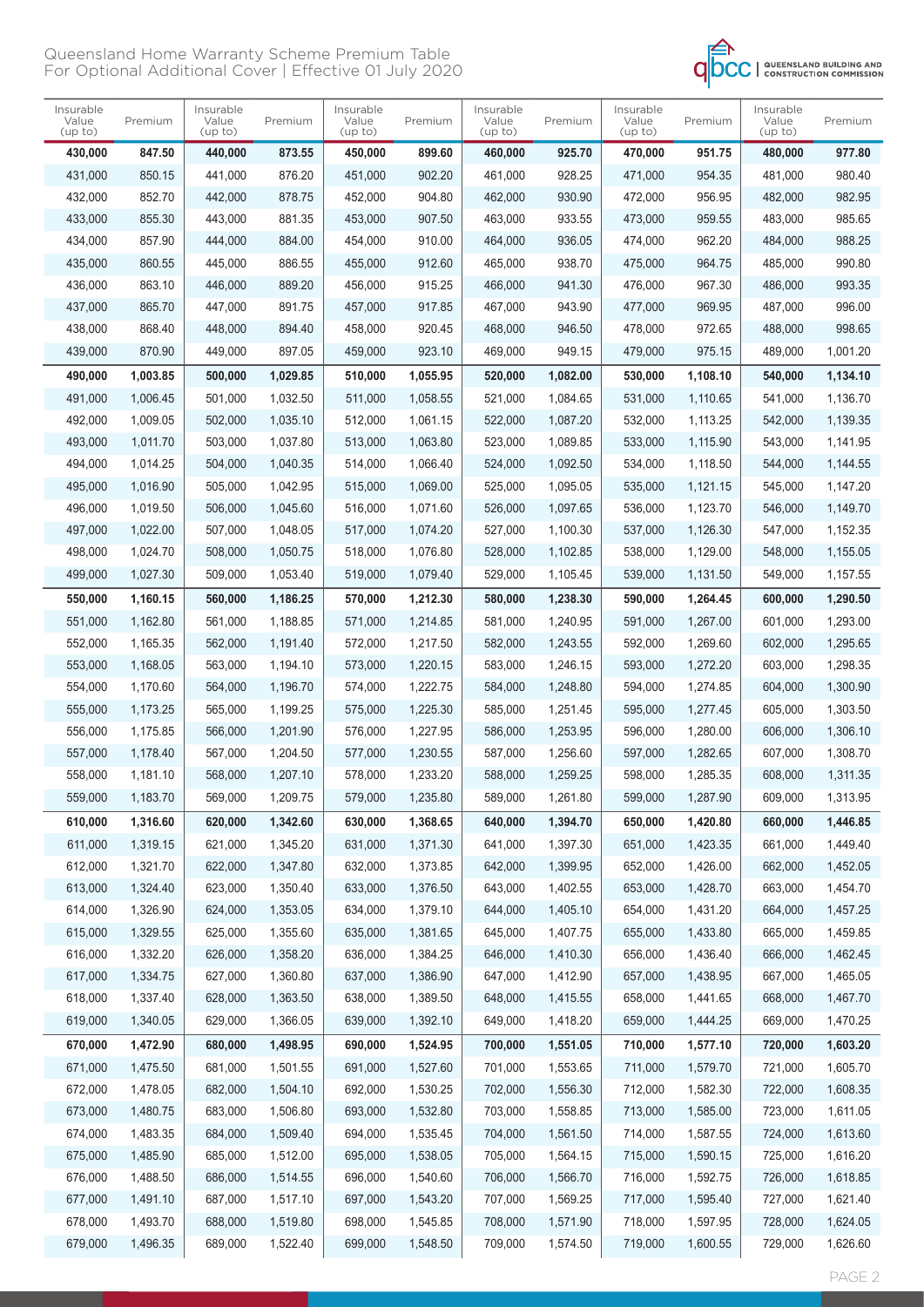

| Insurable<br>Value<br>(up to) | Premium  | Insurable<br>Value<br>(up to) | Premium  | Insurable<br>Value<br>(up to) | Premium  | Insurable<br>Value<br>(up to) | Premium  | Insurable<br>Value<br>(up to) | Premium  | Insurable<br>Value<br>(up to) | Premium  |
|-------------------------------|----------|-------------------------------|----------|-------------------------------|----------|-------------------------------|----------|-------------------------------|----------|-------------------------------|----------|
| 730,000                       | 1,629.20 | 740,000                       | 1,655.25 | 750,000                       | 1,681.30 | 760,000                       | 1,707.45 | 770,000                       | 1,733.50 | 780,000                       | 1,759.55 |
| 731,000                       | 1,631.85 | 741,000                       | 1,657.90 | 751,000                       | 1,683.95 | 761,000                       | 1,709.95 | 771,000                       | 1,736.00 | 781,000                       | 1,762.10 |
| 732,000                       | 1,634.40 | 742,000                       | 1,660.45 | 752,000                       | 1,686.55 | 762,000                       | 1,712.60 | 772,000                       | 1,738.65 | 782,000                       | 1,764.65 |
| 733,000                       | 1,637.05 | 743,000                       | 1,663.10 | 753,000                       | 1,689.15 | 763,000                       | 1,715.25 | 773,000                       | 1,741.30 | 783,000                       | 1,767.35 |
| 734,000                       | 1,639.65 | 744,000                       | 1,665.75 | 754,000                       | 1,691.80 | 764,000                       | 1,717.80 | 774,000                       | 1,743.90 | 784,000                       | 1,769.95 |
| 735,000                       | 1,642.25 | 745,000                       | 1,668.30 | 755,000                       | 1,694.35 | 765,000                       | 1,720.45 | 775.000                       | 1.746.50 | 785,000                       | 1,772.50 |
| 736,000                       | 1,644.85 | 746,000                       | 1,670.90 | 756,000                       | 1,697.00 | 766,000                       | 1,723.05 | 776.000                       | 1,749.05 | 786,000                       | 1,775.15 |
| 737,000                       | 1,647.45 | 747,000                       | 1.673.50 | 757,000                       | 1,699.60 | 767,000                       | 1,725.65 | 777,000                       | 1,751.70 | 787,000                       | 1,777.75 |
| 738,000                       | 1,650.15 | 748,000                       | 1,676.20 | 758,000                       | 1,702.20 | 768,000                       | 1,728.25 | 778,000                       | 1,754.35 | 788,000                       | 1,780.40 |
| 739,000                       | 1,652.65 | 749,000                       | 1,678.80 | 759,000                       | 1,704.85 | 769,000                       | 1,730.90 | 779,000                       | 1,756.90 | 789,000                       | 1,782.95 |
| 790,000                       | 1,785.60 | 800,000                       | 1,811.65 | 810,000                       | 1,837.65 | 820,000                       | 1,863.80 | 830,000                       | 1,889.85 | 840,000                       | 1,915.85 |
| 791.000                       | 1,788.20 | 801,000                       | 1,814.25 | 811,000                       | 1.840.30 | 821,000                       | 1,866.35 | 831.000                       | 1,892.40 | 841.000                       | 1.918.45 |
| 792,000                       | 1,790.70 | 802,000                       | 1,816.80 | 812,000                       | 1,842.95 | 822,000                       | 1,868.95 | 832,000                       | 1,895.00 | 842,000                       | 1,921.05 |
| 793,000                       | 1,793.40 | 803,000                       | 1,819.45 | 813,000                       | 1,845.50 | 823,000                       | 1,871.60 | 833,000                       | 1,897.70 | 843,000                       | 1,923.75 |
| 794,000                       | 1.796.05 | 804,000                       | 1,822.05 | 814,000                       | 1,848.10 | 824,000                       | 1,874.20 | 834,000                       | 1,900.20 | 844,000                       | 1,926.30 |
| 795,000                       | 1,798.60 | 805,000                       | 1,824.65 | 815,000                       | 1,850.70 | 825,000                       | 1.876.75 | 835,000                       | 1.902.80 | 845,000                       | 1,928.90 |
| 796,000                       | 1,801.20 | 806,000                       | 1,827.30 | 816,000                       | 1,853.30 | 826,000                       | 1,879.35 | 836,000                       | 1,905.40 | 846,000                       | 1,931.50 |
| 797,000                       | 1,803.80 | 807,000                       | 1,829.85 | 817,000                       | 1.855.90 | 827,000                       | 1,882.00 | 837,000                       | 1.908.00 | 847,000                       | 1,934.05 |
| 798,000                       | 1,806.45 | 808,000                       | 1,832.50 | 818,000                       | 1,858.55 | 828,000                       | 1,884.55 | 838,000                       | 1,910.70 | 848,000                       | 1,936.75 |
| 799,000                       | 1,809.10 | 809,000                       | 1,835.15 | 819,000                       | 1,861.15 | 829,000                       | 1,887.20 | 839,000                       | 1,913.25 | 849,000                       | 1,939.35 |
| 850,000                       | 1,941.90 | 860,000                       | 1,967.95 | 870,000                       | 1,994.05 | 880,000                       | 2,020.10 | 890,000                       | 2,046.15 | 900,000                       | 2,072.20 |
| 851,000                       | 1,944.55 | 861,000                       | 1,970.60 | 871,000                       | 1,996.60 | 881,000                       | 2,022.70 | 891,000                       | 2,048.75 | 901,000                       | 2,074.85 |
| 852,000                       | 1,947.15 | 862,000                       | 1,973.15 | 872,000                       | 1,999.25 | 882,000                       | 2,025.30 | 892,000                       | 2,051.35 | 902,000                       | 2,077.40 |
| 853,000                       | 1,949.75 | 863,000                       | 1,975.85 | 873,000                       | 2,001.90 | 883,000                       | 2,027.90 | 893,000                       | 2,054.00 | 903,000                       | 2,080.05 |
| 854,000                       | 1,952.40 | 864,000                       | 1,978.45 | 874,000                       | 2,004.50 | 884,000                       | 2,030.55 | 894,000                       | 2,056.60 | 904,000                       | 2,082.65 |
| 855,000                       | 1,955.00 | 865,000                       | 1,981.00 | 875,000                       | 2,007.05 | 885,000                       | 2,033.15 | 895,000                       | 2,059.25 | 905,000                       | 2,085.25 |
| 856,000                       | 1,957.55 | 866,000                       | 1,983.60 | 876,000                       | 2.009.70 | 886,000                       | 2,035.70 | 896.000                       | 2,061.75 | 906,000                       | 2,087.90 |
| 857,000                       | 1,960.10 | 867,000                       | 1,986.20 | 877,000                       | 2,012.25 | 887,000                       | 2,038.30 | 897,000                       | 2,064.40 | 907,000                       | 2,090.45 |
| 858,000                       | 1,962.80 | 868,000                       | 1,988.80 | 878,000                       | 2,014.85 | 888,000                       | 2,041.00 | 898,000                       | 2,067.05 | 908,000                       | 2,093.05 |
| 859,000                       | 1,965.40 | 869,000                       | 1,991.45 | 879,000                       | 2,017.50 | 889,000                       | 2,043.50 | 899,000                       | 2,069.55 | 909,000                       | 2,095.65 |
| 910,000                       | 2,098.25 | 920,000                       | 2,124.30 | 930,000                       | 2,150.35 | 940,000                       | 2,176.45 | 950,000                       | 2,202.55 | 960,000                       | 2,228.55 |
| 911,000                       | 2,100.85 | 921,000                       | 2,126.90 | 931,000                       | 2,153.00 | 941,000                       | 2,179.05 | 951,000                       | 2,205.05 | 961,000                       | 2,231.15 |
| 912,000                       | 2,103.45 | 922,000                       | 2,129.50 | 932,000                       | 2,155.55 | 942,000                       | 2,181.60 | 952,000                       | 2,207.70 | 962,000                       | 2,233.75 |
| 913,000                       | 2,106.15 | 923,000                       | 2,132.15 | 933,000                       | 2,158.20 | 943,000                       | 2,184.25 | 953,000                       | 2,210.35 | 963,000                       | 2,236.40 |
| 914,000                       | 2,108.70 | 924,000                       | 2,134.75 | 934,000                       | 2,160.85 | 944,000                       | 2,186.90 | 954,000                       | 2,212.90 | 964,000                       | 2,238.95 |
| 915,000                       | 2,111.30 | 925,000                       | 2,137.35 | 935,000                       | 2,163.35 | 945,000                       | 2,189.50 | 955,000                       | 2,215.55 | 965,000                       | 2,241.60 |
| 916,000                       | 2,113.95 | 926,000                       | 2,139.95 | 936,000                       | 2,166.00 | 946,000                       | 2,192.05 | 956,000                       | 2,218.15 | 966,000                       | 2,244.20 |
| 917,000                       | 2,116.45 | 927,000                       | 2,142.60 | 937,000                       | 2,168.65 | 947,000                       | 2,194.70 | 957,000                       | 2,220.70 | 967,000                       | 2,246.75 |
| 918,000                       | 2,119.15 | 928,000                       | 2,145.20 | 938,000                       | 2,171.30 | 948,000                       | 2,197.35 | 958,000                       | 2,223.40 | 968,000                       | 2,249.45 |
| 919,000                       | 2,121.75 | 929,000                       | 2,147.75 | 939,000                       | 2,173.85 | 949,000                       | 2,199.90 | 959,000                       | 2,226.00 | 969,000                       | 2,252.00 |
| 970,000                       | 2,254.65 | 980,000                       | 2,280.70 | 990,000                       | 2,306.75 | 1,000,000                     | 2,332.80 | 1,010,000                     | 2,358.85 | 1,020,000                     | 2,384.95 |
| 971,000                       | 2,257.25 | 981,000                       | 2,283.25 | 991,000                       | 2,309.35 | 1,001,000                     | 2,335.40 | 1,011,000                     | 2,361.45 | 1,021,000                     | 2,387.50 |
| 972,000                       | 2,259.75 | 982,000                       | 2,285.80 | 992,000                       | 2,311.95 | 1,002,000                     | 2,338.05 | 1,012,000                     | 2,364.05 | 1,022,000                     | 2,390.10 |
| 973,000                       | 2,262.45 | 983,000                       | 2,288.50 | 993,000                       | 2,314.55 | 1,003,000                     | 2,340.55 | 1,013,000                     | 2,366.75 | 1,023,000                     | 2,392.80 |
| 974,000                       | 2,265.05 | 984,000                       | 2,291.15 | 994,000                       | 2,317.15 | 1,004,000                     | 2,343.20 | 1,014,000                     | 2,369.25 | 1,024,000                     | 2,395.25 |
| 975,000                       | 2,267.60 | 985,000                       | 2,293.65 | 995,000                       | 2,319.80 | 1,005,000                     | 2,345.85 | 1,015,000                     | 2,371.85 | 1,025,000                     | 2,397.90 |
| 976,000                       | 2,270.25 | 986,000                       | 2,296.30 | 996,000                       | 2,322.35 | 1,006,000                     | 2,348.35 | 1,016,000                     | 2,374.45 | 1,026,000                     | 2,400.55 |
| 977,000                       | 2,272.85 | 987,000                       | 2,298.95 | 997,000                       | 2,324.95 | 1,007,000                     | 2,351.00 | 1,017,000                     | 2,377.05 | 1,027,000                     | 2,403.10 |
| 978,000                       | 2,275.45 | 988,000                       | 2,301.55 | 998,000                       | 2,327.60 | 1,008,000                     | 2,353.70 | 1,018,000                     | 2,379.70 | 1,028,000                     | 2,405.75 |
| 979,000                       | 2,278.10 | 989,000                       | 2,304.15 | 999,000                       | 2,330.20 | 1,009,000                     | 2,356.25 | 1,019,000                     | 2,382.30 | 1,029,000                     | 2,408.35 |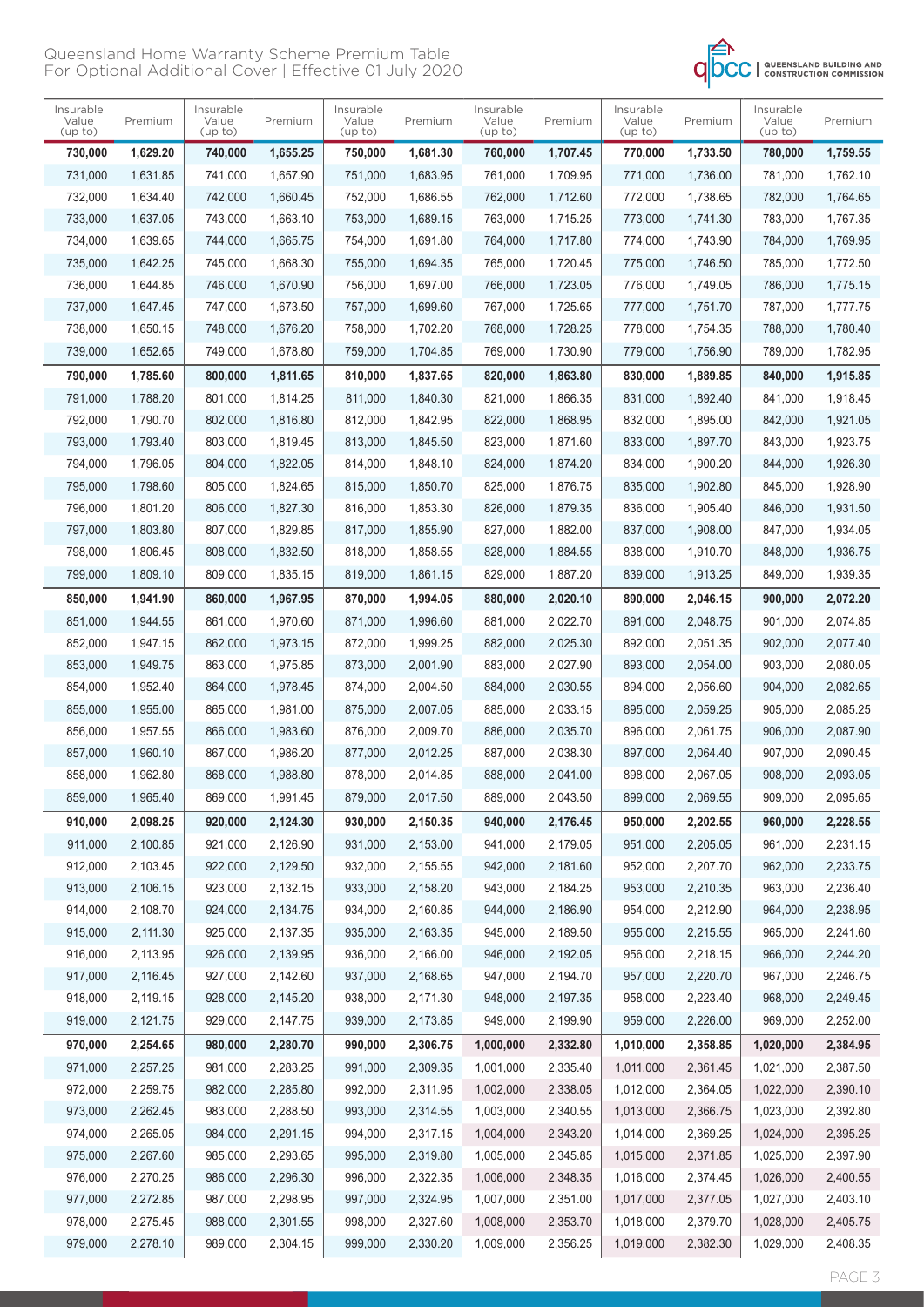

| Insurable<br>Value<br>(up to) | Premium  | Insurable<br>Value<br>(up to) | Premium  | Insurable<br>Value<br>(up to) | Premium  | Insurable<br>Value<br>(up to) | Premium  | Insurable<br>Value<br>(up to) | Premium  | Insurable<br>Value<br>(up to) | Premium  |
|-------------------------------|----------|-------------------------------|----------|-------------------------------|----------|-------------------------------|----------|-------------------------------|----------|-------------------------------|----------|
| 1,030,000                     | 2,410.95 | 1,040,000                     | 2,437.00 | 1,050,000                     | 2,463.05 | 1,060,000                     | 2,489.15 | 1,070,000                     | 2,515.20 | 1,080,000                     | 2.541.25 |
| 1,031,000                     | 2,413.55 | 1,041,000                     | 2,439.65 | 1,051,000                     | 2,465.70 | 1,061,000                     | 2,491.70 | 1,071,000                     | 2,517.75 | 1,081,000                     | 2,543.85 |
| 1,032,000                     | 2,416.15 | 1,042,000                     | 2,442.20 | 1,052,000                     | 2,468.30 | 1,062,000                     | 2,494.35 | 1,072,000                     | 2,520.40 | 1,082,000                     | 2,546.40 |
| 1,033,000                     | 2,418.85 | 1,043,000                     | 2,444.85 | 1,053,000                     | 2,470.90 | 1,063,000                     | 2,496.95 | 1,073,000                     | 2,523.05 | 1,083,000                     | 2,549.10 |
| 1,034,000                     | 2,421.45 | 1,044,000                     | 2,447.50 | 1,054,000                     | 2,473.55 | 1,064,000                     | 2,499.55 | 1,074,000                     | 2,525.60 | 1,084,000                     | 2,551.70 |
| 1,035,000                     | 2,423.95 | 1,045,000                     | 2,450.10 | 1,055,000                     | 2,476.15 | 1,065,000                     | 2,502.20 | 1,075,000                     | 2,528.25 | 1,085,000                     | 2,554.30 |
| 1,036,000                     | 2,426.60 | 1,046,000                     | 2,452.60 | 1,056,000                     | 2,478.65 | 1,066,000                     | 2.504.80 | 1,076,000                     | 2,530.80 | 1,086,000                     | 2,556.90 |
| 1,037,000                     | 2,429.15 | 1,047,000                     | 2,455.25 | 1,057,000                     | 2,481.30 | 1,067,000                     | 2,507.30 | 1,077,000                     | 2,533.40 | 1,087,000                     | 2,559.50 |
| 1,038,000                     | 2,431.85 | 1,048,000                     | 2,457.90 | 1,058,000                     | 2,483.90 | 1,068,000                     | 2,510.00 | 1,078,000                     | 2,536.05 | 1,088,000                     | 2,562.10 |
| 1,039,000                     | 2,434.45 | 1,049,000                     | 2,460.45 | 1,059,000                     | 2,486.55 | 1,069,000                     | 2,512.60 | 1,079,000                     | 2,538.60 | 1,089,000                     | 2,564.70 |
| 1,090,000                     | 2,567.30 | 1,100,000                     | 2,593.35 | 1,110,000                     | 2,619.35 | 1,120,000                     | 2,645.50 | 1,130,000                     | 2,671.55 | 1,140,000                     | 2,697.65 |
| 1,091,000                     | 2,569.95 | 1,101,000                     | 2,595.95 | 1,111,000                     | 2,622.00 | 1,121,000                     | 2,648.05 | 1,131,000                     | 2,674.05 | 1,141,000                     | 2,700.20 |
| 1,092,000                     | 2,572.45 | 1,102,000                     | 2.598.60 | 1,112,000                     | 2,624.65 | 1,122,000                     | 2,650.65 | 1,132,000                     | 2,676.70 | 1,142,000                     | 2,702.75 |
| 1,093,000                     | 2,575.15 | 1,103,000                     | 2,601.20 | 1,113,000                     | 2,627.20 | 1,123,000                     | 2,653.35 | 1,133,000                     | 2,679.40 | 1,143,000                     | 2,705.45 |
| 1,094,000                     | 2,577.80 | 1,104,000                     | 2,603.80 | 1,114,000                     | 2,629.85 | 1,124,000                     | 2,655.90 | 1,134,000                     | 2,682.00 | 1,144,000                     | 2.708.00 |
| 1,095,000                     | 2,580.35 | 1,105,000                     | 2,606.40 | 1,115,000                     | 2,632.50 | 1,125,000                     | 2.658.50 | 1,135,000                     | 2,684.55 | 1,145,000                     | 2,710.60 |
| 1,096,000                     | 2,582.95 | 1,106,000                     | 2,609.00 | 1,116,000                     | 2,635.05 | 1,126,000                     | 2,661.10 | 1,136,000                     | 2,687.20 | 1,146,000                     | 2,713.25 |
| 1,097,000                     | 2,585.55 | 1,107,000                     | 2,611.60 | 1,117,000                     | 2,637.65 | 1,127,000                     | 2,663.75 | 1,137,000                     | 2,689.80 | 1,147,000                     | 2,715.80 |
| 1,098,000                     | 2,588.20 | 1,108,000                     | 2,614.25 | 1,118,000                     | 2,640.30 | 1,128,000                     | 2,666.40 | 1,138,000                     | 2,692.40 | 1,148,000                     | 2,718.50 |
| 1,099,000                     | 2,590.75 | 1,109,000                     | 2,616.85 | 1,119,000                     | 2,642.90 | 1,129,000                     | 2,668.95 | 1,139,000                     | 2,695.00 | 1,149,000                     | 2,721.10 |
| 1,150,000                     | 2,723.65 | 1,160,000                     | 2,749.70 | 1,170,000                     | 2,775.75 | 1,180,000                     | 2,801.90 | 1,190,000                     | 2,827.90 | 1,200,000                     | 2,853.95 |
| 1,151,000                     | 2,726.25 | 1,161,000                     | 2,752.35 | 1,171,000                     | 2,778.35 | 1,181,000                     | 2,804.40 | 1,191,000                     | 2,830.50 | 1,201,000                     | 2,856.60 |
| 1,152,000                     | 2,728.85 | 1,162,000                     | 2,754.90 | 1,172,000                     | 2,780.95 | 1,182,000                     | 2,807.05 | 1,192,000                     | 2,833.10 | 1,202,000                     | 2,859.15 |
| 1,153,000                     | 2,731.45 | 1,163,000                     | 2,757.50 | 1,173,000                     | 2,783.60 | 1,183,000                     | 2,809.75 | 1,193,000                     | 2,835.75 | 1,203,000                     | 2,861.80 |
| 1,154,000                     | 2,734.10 | 1,164,000                     | 2,760.15 | 1,174,000                     | 2,786.15 | 1,184,000                     | 2,812.25 | 1,194,000                     | 2,838.30 | 1,204,000                     | 2,864.35 |
| 1,155,000                     | 2,736.70 | 1,165,000                     | 2,762.70 | 1,175,000                     | 2,788.80 | 1,185,000                     | 2,814.85 | 1,195,000                     | 2,840.90 | 1,205,000                     | 2,866.95 |
| 1,156,000                     | 2,739.25 | 1,166,000                     | 2,765.35 | 1,176,000                     | 2,791.40 | 1,186,000                     | 2,817.45 | 1,196,000                     | 2,843.50 | 1,206,000                     | 2,869.55 |
| 1.157.000                     | 2,741.85 | 1,167,000                     | 2,767.95 | 1,177,000                     | 2,794.00 | 1,187,000                     | 2,820.05 | 1,197,000                     | 2,846.10 | 1,207,000                     | 2,872.15 |
| 1,158,000                     | 2,744.55 | 1,168,000                     | 2,770.55 | 1,178,000                     | 2,796.60 | 1,188,000                     | 2,822.70 | 1,198,000                     | 2.848.80 | 1,208,000                     | 2,874.80 |
| 1,159,000                     | 2,747.15 | 1,169,000                     | 2,773.20 | 1,179,000                     | 2,799.25 | 1,189,000                     | 2,825.30 | 1,199,000                     | 2,851.30 | 1,209,000                     | 2,877.45 |
| 1,210,000                     | 2,880.00 | 1,220,000                     | 2,906.00 | 1,230,000                     | 2,932.15 | 1,240,000                     | 2,958.20 | 1,250,000                     | 2,984.25 | 1,260,000                     | 3,010.25 |
| 1,211,000                     | 2,882.60 | 1,221,000                     | 2,908.65 | 1,231,000                     | 2,934.70 | 1,241,000                     | 2,960.80 | 1,251,000                     | 2,986.80 | 1,261,000                     | 3,012.90 |
| 1,212,000                     | 2,885.20 | 1,222,000                     | 2,911.30 | 1,232,000                     | 2,937.35 | 1,242,000                     | 2,963.35 | 1,252,000                     | 2,989.40 | 1,262,000                     | 3,015.50 |
| 1,213,000                     | 2,887.85 | 1,223,000                     | 2,913.90 | 1,233,000                     | 2,939.95 | 1,243,000                     | 2,966.05 | 1,253,000                     | 2,992.10 | 1,263,000                     | 3,018.10 |
| 1,214,000                     | 2,890.45 | 1,224,000                     | 2,916.50 | 1,234,000                     | 2,942.60 | 1,244,000                     | 2,968.65 | 1,254,000                     | 2,994.65 | 1,264,000                     | 3,020.70 |
| 1,215,000                     | 2,893.00 | 1,225,000                     | 2,919.05 | 1,235,000                     | 2,945.20 | 1,245,000                     | 2,971.20 | 1,255,000                     | 2,997.30 | 1,265,000                     | 3,023.35 |
| 1,216,000                     | 2,895.65 | 1,226,000                     | 2,921.65 | 1,236,000                     | 2,947.70 | 1,246,000                     | 2,973.75 | 1,256,000                     | 2,999.90 | 1,266,000                     | 3,025.95 |
| 1,217,000                     | 2,898.15 | 1,227,000                     | 2,924.25 | 1,237,000                     | 2,950.35 | 1,247,000                     | 2,976.40 | 1,257,000                     | 3,002.40 | 1,267,000                     | 3,028.45 |
| 1,218,000                     | 2,900.85 | 1,228,000                     | 2,926.90 | 1,238,000                     | 2,952.95 | 1,248,000                     | 2,979.05 | 1,258,000                     | 3,005.10 | 1,268,000                     | 3,031.15 |
| 1,219,000                     | 2,903.50 | 1,229,000                     | 2,929.55 | 1,239,000                     | 2,955.55 | 1,249,000                     | 2,981.60 | 1,259,000                     | 3,007.70 | 1,269,000                     | 3,033.75 |
| 1,270,000                     | 3,036.30 | 1,280,000                     | 3,062.40 | 1,290,000                     | 3,088.50 | 1,300,000                     | 3,114.50 | 1,310,000                     | 3,140.55 | 1,320,000                     | 3,166.65 |
| 1,271,000                     | 3,038.95 | 1,281,000                     | 3,065.00 | 1,291,000                     | 3,091.05 | 1,301,000                     | 3,117.10 | 1,311,000                     | 3,143.15 | 1,321,000                     | 3,169.20 |
| 1,272,000                     | 3,041.50 | 1,282,000                     | 3,067.60 | 1,292,000                     | 3,093.65 | 1,302,000                     | 3,119.70 | 1,312,000                     | 3,145.75 | 1,322,000                     | 3,171.80 |
| 1,273,000                     | 3,044.20 | 1,283,000                     | 3,070.25 | 1,293,000                     | 3,096.30 | 1,303,000                     | 3,122.35 | 1,313,000                     | 3,148.40 | 1,323,000                     | 3,174.50 |
| 1,274,000                     | 3,046.80 | 1,284,000                     | 3,072.90 | 1,294,000                     | 3,098.90 | 1,304,000                     | 3,124.95 | 1,314,000                     | 3,151.00 | 1,324,000                     | 3,177.10 |
| 1,275,000                     | 3,049.35 | 1,285,000                     | 3,075.40 | 1,295,000                     | 3,101.50 | 1,305,000                     | 3,127.60 | 1,315,000                     | 3,153.60 | 1,325,000                     | 3,179.65 |
| 1,276,000                     | 3,052.00 | 1,286,000                     | 3,078.05 | 1,296,000                     | 3,104.10 | 1,306,000                     | 3,130.10 | 1,316,000                     | 3,156.25 | 1,326,000                     | 3,182.30 |
| 1,277,000                     | 3,054.55 | 1,287,000                     | 3,080.70 | 1,297,000                     | 3,106.70 | 1,307,000                     | 3,132.75 | 1,317,000                     | 3,158.80 | 1,327,000                     | 3,184.85 |
| 1,278,000                     | 3,057.25 | 1,288,000                     | 3,083.25 | 1,298,000                     | 3,109.35 | 1,308,000                     | 3,135.45 | 1,318,000                     | 3,161.45 | 1,328,000                     | 3,187.50 |
| 1,279,000                     | 3,059.80 | 1,289,000                     | 3,085.85 | 1,299,000                     | 3,111.95 | 1,309,000                     | 3,138.00 | 1,319,000                     | 3,164.05 | 1,329,000                     | 3,190.15 |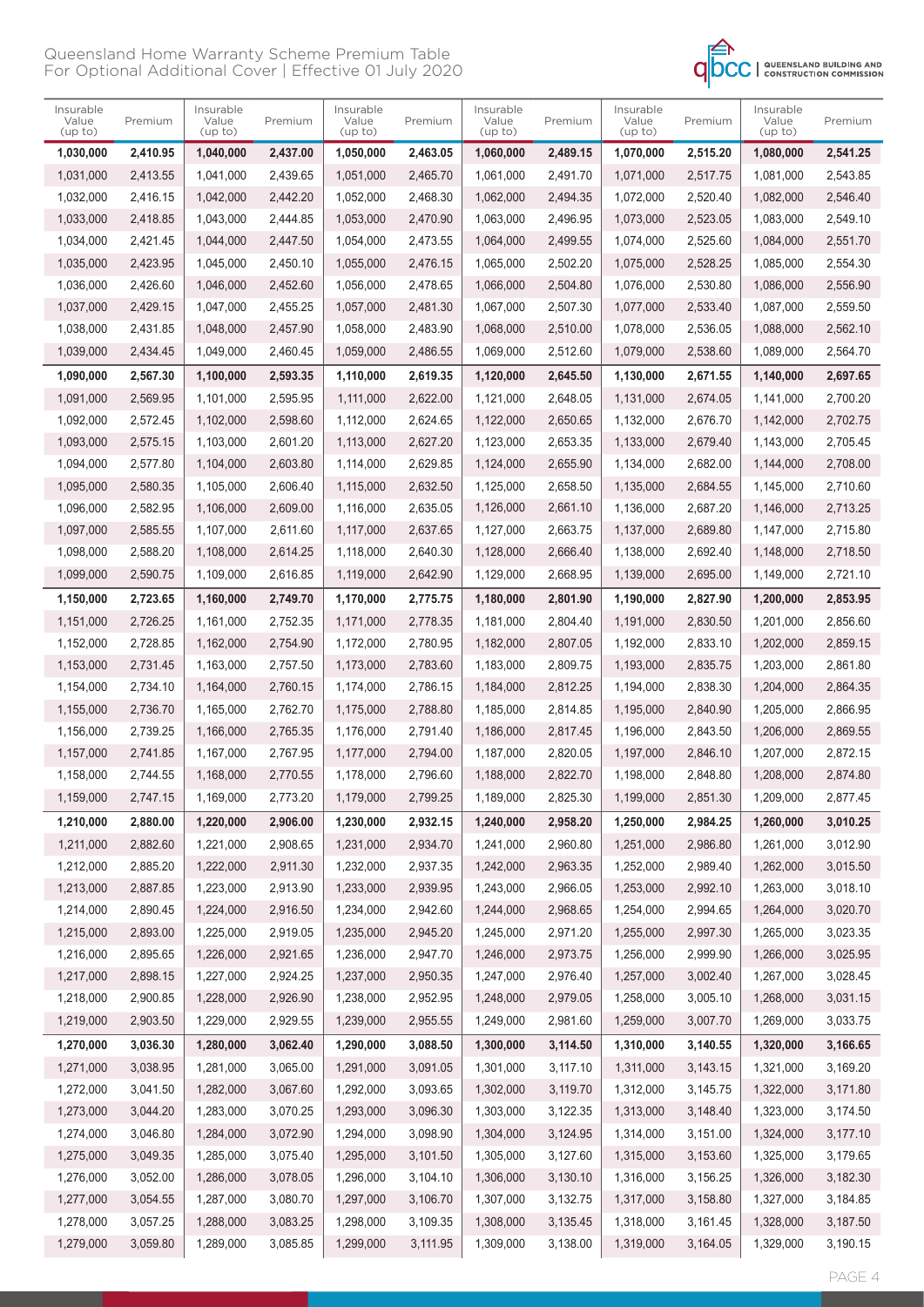

| Insurable<br>Value<br>(up to) | Premium  | Insurable<br>Value<br>(up to) | Premium  | Insurable<br>Value<br>(up to) | Premium  | Insurable<br>Value<br>(up to) | Premium              | Insurable<br>Value<br>(up to) | Premium              | Insurable<br>Value<br>(up to) | Premium  |
|-------------------------------|----------|-------------------------------|----------|-------------------------------|----------|-------------------------------|----------------------|-------------------------------|----------------------|-------------------------------|----------|
| 1,330,000                     | 3,192.75 | 1,340,000                     | 3,218.75 | 1,350,000                     | 3,244.85 | 1,360,000                     | 3,270.90             | 1,370,000                     | 3,296.90             | 1,380,000                     | 3,323.00 |
| 1,331,000                     | 3,195.25 | 1,341,000                     | 3,221.40 | 1,351,000                     | 3,247.45 | 1,361,000                     | 3,273.45             | 1,371,000                     | 3,299.50             | 1,381,000                     | 3,325.60 |
| 1,332,000                     | 3,197.85 | 1,342,000                     | 3,223.95 | 1,352,000                     | 3,249.95 | 1,362,000                     | 3,276.10             | 1,372,000                     | 3,302.15             | 1,382,000                     | 3,328.20 |
| 1,333,000                     | 3,200.55 | 1,343,000                     | 3,226.55 | 1,353,000                     | 3,252.60 | 1,363,000                     | 3,278.70             | 1,373,000                     | 3,304.85             | 1,383,000                     | 3,330.85 |
| 1,334,000                     | 3,203.10 | 1,344,000                     | 3,229.20 | 1,354,000                     | 3,255.25 | 1,364,000                     | 3,281.25             | 1,374,000                     | 3,307.30             | 1,384,000                     | 3,333.40 |
| 1,335,000                     | 3,205.70 | 1,345,000                     | 3,231.75 | 1,355,000                     | 3,257.85 | 1,365,000                     | 3,283.90             | 1,375,000                     | 3,309.95             | 1,385,000                     | 3,336.00 |
| 1,336,000                     | 3,208.35 | 1,346,000                     | 3,234.35 | 1,356,000                     | 3,260.40 | 1,366,000                     | 3,286.50             | 1,376,000                     | 3,312.60             | 1,386,000                     | 3,338.60 |
| 1,337,000                     | 3,210.95 | 1,347,000                     | 3,237.00 | 1,357,000                     | 3,263.05 | 1,367,000                     | 3,289.05             | 1,377,000                     | 3.315.10             | 1,387,000                     | 3,341.20 |
| 1,338,000                     | 3,213.55 | 1,348,000                     | 3,239.65 | 1,358,000                     | 3,265.65 | 1,368,000                     | 3,291.75             | 1,378,000                     | 3,317.80             | 1,388,000                     | 3,343.85 |
| 1,339,000                     | 3,216.20 | 1,349,000                     | 3,242.20 | 1,359,000                     | 3,268.25 | 1,369,000                     | 3,294.35             | 1,379,000                     | 3,320.40             | 1,389,000                     | 3,346.45 |
| 1,390,000                     | 3,349.05 | 1,400,000                     | 3,375.10 | 1,410,000                     | 3,401.15 | 1,420,000                     | 3,427.20             | 1,430,000                     | 3,453.30             | 1,440,000                     | 3,479.35 |
| 1,391,000                     | 3,351.70 | 1,401,000                     | 3,377.70 | 1,411,000                     | 3.403.75 | 1,421,000                     | 3,429.80             | 1,431,000                     | 3,455.90             | 1,441,000                     | 3,481.90 |
| 1,392,000                     | 3,354.20 | 1,402,000                     | 3.380.30 | 1,412,000                     | 3,406.40 | 1,422,000                     | 3,432.45             | 1,432,000                     | 3.458.45             | 1,442,000                     | 3,484.50 |
| 1,393,000                     | 3,356.90 | 1,403,000                     | 3,382.95 | 1,413,000                     | 3.408.95 | 1.423.000                     | 3,435.10             | 1,433,000                     | 3,461.15             | 1,443,000                     | 3,487.20 |
| 1,394,000                     | 3,359.55 | 1,404,000                     | 3,385.55 | 1,414,000                     | 3,411.60 | 1,424,000                     | 3,437.65             | 1,434,000                     | 3,463.70             | 1,444,000                     | 3,489.80 |
| 1,395,000                     | 3,362.00 | 1,405,000                     | 3,388.10 | 1,415,000                     | 3,414.25 | 1,425,000                     | 3,440.30             | 1,435,000                     | 3,466.30             | 1,445,000                     | 3,492.35 |
| 1,396,000                     | 3,364.65 | 1,406,000                     | 3,390.70 | 1,416,000                     | 3,416.70 | 1,426,000                     | 3,442.80             | 1,436,000                     | 3,468.95             | 1,446,000                     | 3,495.00 |
| 1,397,000                     | 3.367.30 | 1,407,000                     | 3,393.30 | 1,417,000                     | 3.419.35 | 1.427.000                     | 3,445.40             | 1,437,000                     | 3,471.50             | 1,447,000                     | 3,497.50 |
| 1,398,000                     | 3,369.90 | 1,408,000                     | 3,395.95 | 1,418,000                     | 3,422.05 | 1,428,000                     | 3,448.10             | 1,438,000                     | 3,474.10             | 1,448,000                     | 3,500.20 |
| 1,399,000                     | 3,372.50 | 1,409,000                     | 3,398.55 | 1,419,000                     | 3,424.65 | 1,429,000                     | 3,450.65             | 1,439,000                     | 3,476.70             | 1,449,000                     | 3,502.80 |
| 1,450,000                     | 3,505.35 | 1,460,000                     | 3,531.40 | 1,470,000                     | 3,557.50 | 1,480,000                     | 3,583.60             | 1,490,000                     | 3,609.60             | 1,500,000                     | 3,635.65 |
| 1,451,000                     | 3,508.00 | 1,461,000                     | 3,534.05 | 1,471,000                     | 3,560.10 | 1,481,000                     | 3,586.10             | 1,491,000                     | 3,612.20             | 1,501,000                     | 3,638.30 |
| 1,452,000                     | 3,510.55 | 1,462,000                     | 3,536.65 | 1,472,000                     | 3,562.70 | 1,482,000                     | 3,588.75             | 1,492,000                     | 3,614.80             | 1,502,000                     | 3,640.80 |
| 1,453,000                     | 3,513.20 | 1,463,000                     | 3,539.25 | 1,473,000                     | 3,565.35 | 1,483,000                     | 3,591.45             | 1,493,000                     | 3,617.45             | 1,503,000                     | 3,643.50 |
| 1,454,000                     | 3,515.85 | 1,464,000                     | 3,541.90 | 1,474,000                     | 3,567.95 | 1,484,000                     | 3,593.95             | 1,494,000                     | 3,620.05             | 1,504,000                     | 3,646.15 |
| 1,455,000                     | 3.518.45 | 1,465,000                     | 3,544.55 | 1,475,000                     | 3,570.55 | 1,485,000                     | 3,596.60             | 1,495,000                     | 3,622.65             | 1,505,000                     | 3,648.70 |
| 1,456,000                     | 3,521.00 | 1,466,000                     | 3,547.05 | 1,476,000                     | 3,573.15 | 1,486,000                     | 3,599.20             | 1,496,000                     | 3,625.25             | 1,506,000                     | 3,651.30 |
| 1,457,000                     | 3,523.65 | 1,467,000                     | 3.549.70 | 1,477,000                     | 3,575.75 | 1,487,000                     | 3,601.80             | 1,497,000                     | 3.627.85             | 1,507,000                     | 3,653.90 |
| 1,458,000                     | 3,526.25 | 1,468,000                     | 3,552.35 | 1,478,000                     | 3,578.40 | 1,488,000                     | 3,604.45             | 1,498,000                     | 3,630.55             | 1,508,000                     | 3,656.55 |
| 1,459,000                     | 3,528.80 | 1,469,000                     | 3,554.90 | 1,479,000                     | 3,580.95 | 1,489,000                     | 3,607.05             | 1,499,000                     | 3,633.05             | 1,509,000                     | 3,659.15 |
| 1,510,000                     | 3,661.75 | 1,520,000                     | 3,687.80 | 1,530,000                     | 3,713.90 | 1,540,000                     | 3,739.95             | 1,550,000                     | 3,766.00             | 1,560,000                     | 3,792.00 |
| 1,511,000                     | 3,664.30 | 1,521,000                     | 3,690.35 | 1,531,000                     | 3,716.45 | 1,541,000                     | 3,742.50             | 1,551,000                     | 3,768.60             | 1,561,000                     | 3,794.65 |
| 1,512,000                     | 3,666.90 | 1,522,000                     | 3,693.00 | 1,532,000                     | 3,719.05 | 1,542,000                     | 3,745.05             | 1,552,000                     | 3,771.15             | 1,562,000                     | 3,797.25 |
| 1,513,000                     | 3,669.55 | 1,523,000                     | 3,695.60 | 1,533,000                     | 3,721.65 | 1,543,000                     | 3,747.75             | 1,553,000                     | 3,773.80             | 1,563,000                     | 3,799.90 |
| 1,514,000                     | 3,672.20 | 1,524,000                     | 3,698.20 | 1,534,000                     | 3,724.25 | 1,544,000                     | 3,750.35             | 1,554,000                     | 3,776.35             | 1,564,000                     | 3,802.45 |
| 1,515,000                     | 3,674.75 | 1,525,000                     | 3,700.85 | 1,535,000                     | 3,726.90 | 1,545,000                     | 3,752.90             | 1,555,000                     | 3,779.00             | 1,565,000                     | 3,805.05 |
| 1,516,000                     | 3,677.35 | 1,526,000                     | 3,703.45 | 1,536,000                     | 3,729.45 | 1,546,000                     | 3,755.50             | 1,556,000                     | 3,781.60             | 1,566,000                     | 3,807.65 |
| 1,517,000                     | 3,680.00 | 1,527,000                     | 3,706.00 | 1,537,000                     | 3,732.10 | 1,547,000                     | 3,758.15             | 1,557,000                     | 3,784.15             | 1,567,000                     | 3,810.20 |
| 1,518,000                     | 3,682.60 | 1,528,000                     | 3,708.65 | 1,538,000                     | 3,734.75 | 1,548,000                     | 3,760.75             | 1,558,000                     | 3,786.85             | 1,568,000                     | 3,812.90 |
| 1,519,000                     | 3,685.25 | 1,529,000                     | 3,711.30 | 1,539,000                     | 3,737.30 | 1,549,000                     | 3,763.35             | 1,559,000                     | 3,789.45             | 1,569,000                     | 3,815.55 |
| 1,570,000                     | 3,818.05 | 1,580,000                     | 3,844.10 | 1,590,000                     | 3,870.25 | 1,600,000                     | 3,896.25             | 1,610,000                     | 3,922.30             | 1,620,000                     | 3,948.35 |
| 1,571,000                     | 3,820.70 | 1,581,000                     | 3,846.75 | 1,591,000                     | 3,872.75 | 1,601,000                     | 3,898.85             | 1,611,000                     | 3,924.95             | 1,621,000                     | 3,951.00 |
| 1,572,000                     | 3,823.35 | 1,582,000                     | 3,849.35 | 1,592,000                     | 3,875.40 | 1,602,000                     | 3,901.45             | 1,612,000                     | 3,927.50             | 1,622,000                     | 3,953.55 |
|                               | 3,825.90 | 1,583,000                     | 3,852.00 | 1,593,000                     | 3,878.05 | 1,603,000                     |                      |                               |                      |                               | 3,956.20 |
| 1,573,000<br>1,574,000        | 3,828.50 | 1,584,000                     | 3,854.60 | 1,594,000                     | 3,880.65 | 1,604,000                     | 3,904.10<br>3,906.70 | 1,613,000<br>1,614,000        | 3,930.15<br>3,932.75 | 1,623,000<br>1,624,000        | 3,958.85 |
| 1,575,000                     | 3,831.10 | 1,585,000                     | 3,857.15 | 1,595,000                     | 3,883.20 | 1,605,000                     | 3,909.30             | 1,615,000                     | 3,935.40             | 1,625,000                     | 3,961.40 |
| 1,576,000                     | 3,833.70 | 1,586,000                     | 3,859.75 | 1,596,000                     | 3,885.80 | 1,606,000                     | 3,911.80             | 1,616,000                     | 3,937.90             | 1,626,000                     | 3,964.05 |
| 1,577,000                     | 3,836.30 | 1,587,000                     | 3,862.40 | 1,597,000                     | 3,888.40 | 1,607,000                     | 3,914.45             | 1,617,000                     | 3,940.50             | 1,627,000                     | 3,966.55 |
| 1,578,000                     | 3,838.95 | 1,588,000                     | 3,864.95 | 1,598,000                     | 3,891.05 | 1,608,000                     | 3,917.15             | 1,618,000                     | 3,943.20             | 1,628,000                     | 3,969.20 |
| 1,579,000                     | 3,841.55 | 1,589,000                     | 3,867.60 | 1,599,000                     | 3,893.65 | 1,609,000                     | 3,919.65             | 1,619,000                     | 3,945.80             | 1,629,000                     | 3,971.85 |
|                               |          |                               |          |                               |          |                               |                      |                               |                      |                               |          |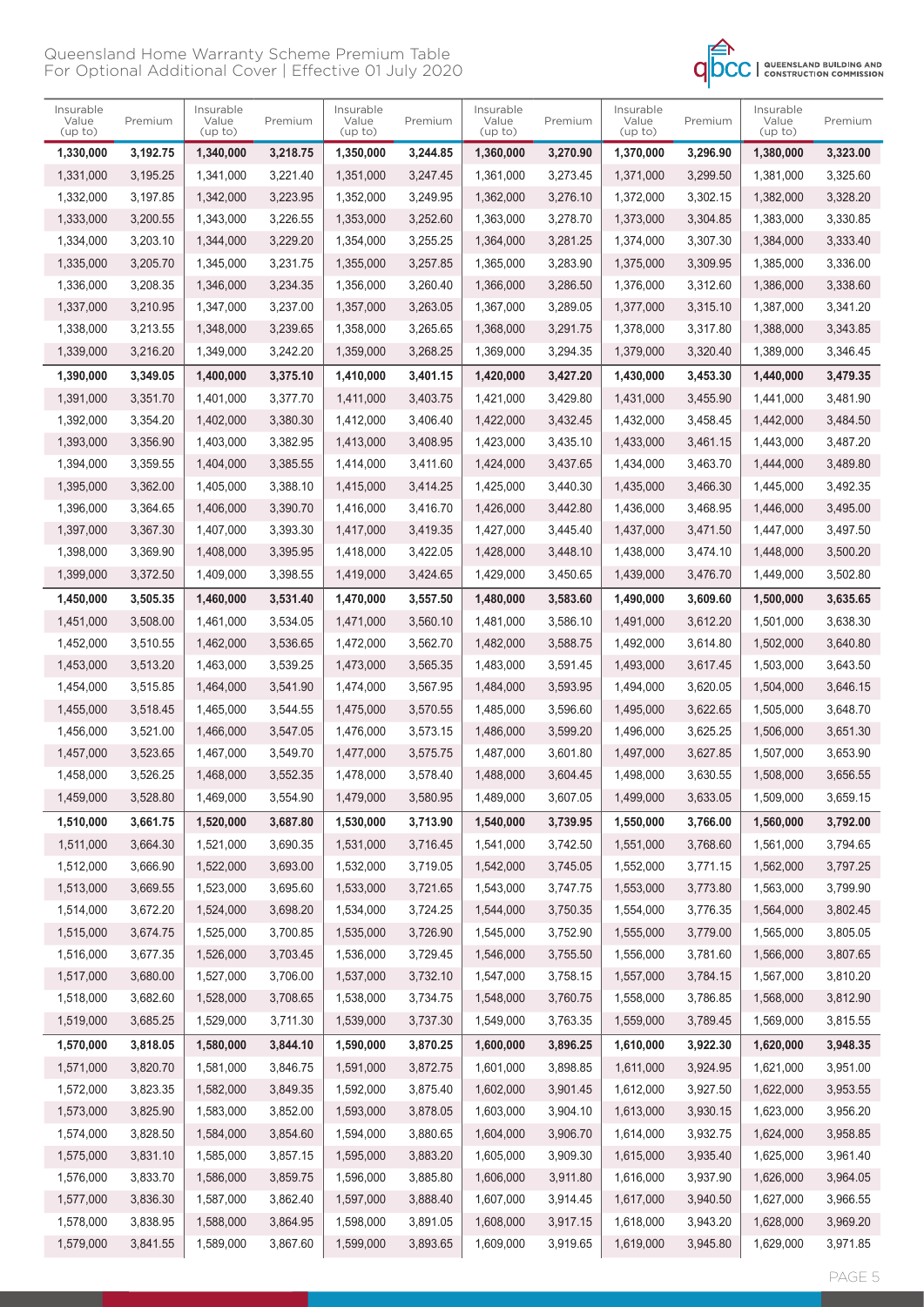

| Insurable<br>Value<br>(up to) | Premium  | Insurable<br>Value<br>(up to) | Premium  | Insurable<br>Value<br>(up to) | Premium  | Insurable<br>Value<br>(up to) | Premium  | Insurable<br>Value<br>(up to) | Premium  | Insurable<br>Value<br>(up to) | Premium  |
|-------------------------------|----------|-------------------------------|----------|-------------------------------|----------|-------------------------------|----------|-------------------------------|----------|-------------------------------|----------|
| 1,630,000                     | 3,974.40 | 1,640,000                     | 4,000.45 | 1,650,000                     | 4,026.55 | 1,660,000                     | 4,052.60 | 1,670,000                     | 4,078.65 | 1,680,000                     | 4,104.65 |
| 1,631,000                     | 3,977.00 | 1,641,000                     | 4,003.05 | 1,651,000                     | 4,029.15 | 1,661,000                     | 4,055.15 | 1,671,000                     | 4,081.25 | 1,681,000                     | 4,107.30 |
| 1,632,000                     | 3,979.65 | 1,642,000                     | 4.005.70 | 1,652,000                     | 4,031.70 | 1,662,000                     | 4,057.75 | 1,672,000                     | 4,083.85 | 1,682,000                     | 4,109.90 |
| 1,633,000                     | 3,982.30 | 1,643,000                     | 4,008.30 | 1,653,000                     | 4,034.40 | 1,663,000                     | 4,060.45 | 1,673,000                     | 4,086.50 | 1,683,000                     | 4,112.55 |
| 1,634,000                     | 3,984.85 | 1,644,000                     | 4,010.95 | 1,654,000                     | 4,037.00 | 1,664,000                     | 4,063.05 | 1,674,000                     | 4,089.05 | 1,684,000                     | 4,115.15 |
| 1,635,000                     | 3,987.45 | 1,645,000                     | 4,013.55 | 1,655,000                     | 4,039.55 | 1,665,000                     | 4,065.65 | 1,675,000                     | 4,091.70 | 1,685,000                     | 4,117.75 |
| 1,636,000                     | 3,990.10 | 1,646,000                     | 4,016.10 | 1,656,000                     | 4.042.15 | 1,666,000                     | 4,068.25 | 1,676,000                     | 4.094.35 | 1,686,000                     | 4,120.35 |
| 1,637,000                     | 3.992.65 | 1,647,000                     | 4,018.75 | 1,657,000                     | 4.044.80 | 1,667,000                     | 4,070.85 | 1,677,000                     | 4,096.85 | 1,687,000                     | 4,122.90 |
| 1,638,000                     | 3,995.25 | 1,648,000                     | 4,021.30 | 1,658,000                     | 4,047.50 | 1,668,000                     | 4,073.50 | 1,678,000                     | 4,099.55 | 1,688,000                     | 4,125.60 |
| 1,639,000                     | 3,997.90 | 1,649,000                     | 4,023.90 | 1,659,000                     | 4,049.95 | 1,669,000                     | 4,076.05 | 1,679,000                     | 4,102.20 | 1,689,000                     | 4,128.20 |
| 1,690,000                     | 4,130.75 | 1,700,000                     | 4,156.90 | 1,710,000                     | 4,182.95 | 1,720,000                     | 4,208.95 | 1,730,000                     | 4,235.00 | 1,740,000                     | 4,261.10 |
| 1,691,000                     | 4,133.35 | 1,701,000                     | 4,159.40 | 1,711,000                     | 4,185.45 | 1,721,000                     | 4,211.55 | 1,731,000                     | 4,237.65 | 1,741,000                     | 4,263.65 |
| 1,692,000                     | 4,135.95 | 1,702,000                     | 4,162.00 | 1,712,000                     | 4,188.05 | 1,722,000                     | 4,214.15 | 1,732,000                     | 4,240.15 | 1,742,000                     | 4,266.25 |
| 1,693,000                     | 4,138.60 | 1,703,000                     | 4,164.65 | 1,713,000                     | 4,190.75 | 1,723,000                     | 4,216.75 | 1,733,000                     | 4,242.85 | 1,743,000                     | 4.268.95 |
| 1,694,000                     | 4.141.25 | 1,704,000                     | 4,167.25 | 1,714,000                     | 4,193.30 | 1,724,000                     | 4,219.35 | 1,734,000                     | 4,245.40 | 1,744,000                     | 4,271.50 |
| 1,695,000                     | 4,143.75 | 1,705,000                     | 4,169.85 | 1,715,000                     | 4,195.95 | 1,725,000                     | 4,222.00 | 1,735,000                     | 4.248.00 | 1,745,000                     | 4,274.05 |
| 1,696,000                     | 4,146.40 | 1,706,000                     | 4,172.45 | 1,716,000                     | 4,198.50 | 1,726,000                     | 4,224.60 | 1,736,000                     | 4,250.65 | 1,746,000                     | 4,276.70 |
| 1,697,000                     | 4,149.05 | 1,707,000                     | 4,175.05 | 1,717,000                     | 4,201.10 | 1,727,000                     | 4.227.15 | 1,737,000                     | 4,253.20 | 1,747,000                     | 4,279.25 |
| 1,698,000                     | 4,151.60 | 1,708,000                     | 4,177.70 | 1,718,000                     | 4,203.80 | 1,728,000                     | 4,229.85 | 1,738,000                     | 4,255.85 | 1,748,000                     | 4,281.90 |
| 1,699,000                     | 4,154.25 | 1,709,000                     | 4,180.30 | 1,719,000                     | 4,206.40 | 1,729,000                     | 4,232.40 | 1,739,000                     | 4,258.50 | 1,749,000                     | 4,284.55 |
| 1,750,000                     | 4,287.10 | 1,760,000                     | 4,313.20 | 1,770,000                     | 4,339.25 | 1,780,000                     | 4,365.30 | 1,790,000                     | 4,391.35 | 1,800,000                     | 4,417.40 |
| 1,751,000                     | 4,289.75 | 1,761,000                     | 4,315.80 | 1,771,000                     | 4,341.85 | 1,781,000                     | 4,367.85 | 1,791,000                     | 4,393.95 | 1,801,000                     | 4,420.05 |
| 1,752,000                     | 4,292.35 | 1,762,000                     | 4,318.40 | 1,772,000                     | 4,344.45 | 1,782,000                     | 4,370.50 | 1,792,000                     | 4,396.55 | 1,802,000                     | 4,422.55 |
| 1,753,000                     | 4,294.95 | 1,763,000                     | 4,321.00 | 1,773,000                     | 4,347.10 | 1,783,000                     | 4,373.20 | 1,793,000                     | 4,399.20 | 1,803,000                     | 4,425.25 |
| 1,754,000                     | 4,297.55 | 1,764,000                     | 4,323.65 | 1,774,000                     | 4,349.70 | 1,784,000                     | 4,375.70 | 1,794,000                     | 4,401.80 | 1,804,000                     | 4,427.90 |
| 1,755,000                     | 4,300.10 | 1,765,000                     | 4,326.25 | 1,775,000                     | 4,352.25 | 1,785,000                     | 4,378.35 | 1,795,000                     | 4,404.40 | 1,805,000                     | 4,430.40 |
| 1,756,000                     | 4,302.70 | 1,766,000                     | 4,328.75 | 1,776,000                     | 4,354.85 | 1,786,000                     | 4,380.95 | 1,796,000                     | 4,406.95 | 1,806,000                     | 4,433.05 |
| 1,757,000                     | 4,305.35 | 1,767,000                     | 4,331.40 | 1,777,000                     | 4,357.45 | 1,787,000                     | 4,383.45 | 1,797,000                     | 4,409.55 | 1,807,000                     | 4.435.65 |
| 1,758,000                     | 4,308.00 | 1,768,000                     | 4,334.05 | 1,778,000                     | 4,360.10 | 1,788,000                     | 4,386.15 | 1,798,000                     | 4,412.20 | 1,808,000                     | 4,438.30 |
| 1,759,000                     | 4,310.60 | 1,769,000                     | 4,336.60 | 1,779,000                     | 4,362.70 | 1,789,000                     | 4,388.75 | 1,799,000                     | 4,414.80 | 1,809,000                     | 4,440.85 |
| 1,810,000                     | 4,443.45 | 1,820,000                     | 4,469.55 | 1,830,000                     | 4,495.55 | 1,840,000                     | 4,521.65 | 1,850,000                     | 4,547.70 | 1,860,000                     | 4,573.75 |
| 1,811,000                     | 4,446.10 | 1,821,000                     | 4,472.10 | 1,831,000                     | 4,498.15 | 1,841,000                     | 4,524.20 | 1,851,000                     | 4,550.30 | 1,861,000                     | 4,576.35 |
| 1,812,000                     | 4,448.65 | 1,822,000                     | 4,474.75 | 1,832,000                     | 4,500.80 | 1,842,000                     | 4,526.80 | 1,852,000                     | 4,552.85 | 1,862,000                     | 4,578.90 |
| 1,813,000                     | 4,451.30 | 1,823,000                     | 4,477.35 | 1,833,000                     | 4,503.45 | 1,843,000                     | 4,529.50 | 1,853,000                     | 4,555.55 | 1,863,000                     | 4,581.60 |
| 1,814,000                     | 4,453.95 | 1,824,000                     | 4,479.95 | 1,834,000                     | 4,506.00 | 1,844,000                     | 4,532.05 | 1,854,000                     | 4,558.20 | 1,864,000                     | 4,584.20 |
| 1,815,000                     | 4,456.50 | 1,825,000                     | 4,482.60 | 1,835,000                     | 4,508.65 | 1,845,000                     | 4,534.65 | 1,855,000                     | 4,560.70 | 1,865,000                     | 4,586.80 |
| 1,816,000                     | 4,459.10 | 1,826,000                     | 4,485.20 | 1,836,000                     | 4,511.20 | 1,846,000                     | 4,537.30 | 1,856,000                     | 4,563.35 | 1,866,000                     | 4,589.40 |
| 1,817,000                     | 4,461.70 | 1,827,000                     | 4,487.75 | 1,837,000                     | 4,513.80 | 1,847,000                     | 4,539.90 | 1,857,000                     | 4,565.95 | 1,867,000                     | 4,592.00 |
| 1,818,000                     | 4,464.30 | 1,828,000                     | 4,490.35 | 1,838,000                     | 4,516.50 | 1,848,000                     | 4,542.50 | 1,858,000                     | 4,568.60 | 1,868,000                     | 4,594.65 |
| 1,819,000                     | 4,466.90 | 1,829,000                     | 4,493.00 | 1,839,000                     | 4,519.00 | 1,849,000                     | 4,545.05 | 1,859,000                     | 4,571.20 | 1,869,000                     | 4,597.25 |
| 1,870,000                     | 4,599.75 | 1,880,000                     | 4,625.90 | 1,890,000                     | 4,652.00 | 1,900,000                     | 4,678.05 | 1,910,000                     | 4,704.05 | 1,920,000                     | 4,730.10 |
| 1,871,000                     | 4,602.40 | 1,881,000                     | 4,628.45 | 1,891,000                     | 4,654.45 | 1,901,000                     | 4,680.60 | 1,911,000                     | 4,706.70 | 1,921,000                     | 4,732.75 |
| 1,872,000                     | 4,605.05 | 1,882,000                     | 4,631.05 | 1,892,000                     | 4,657.10 | 1,902,000                     | 4,683.15 | 1,912,000                     | 4,709.20 | 1,922,000                     | 4,735.25 |
| 1,873,000                     | 4,607.60 | 1,883,000                     | 4,633.70 | 1,893,000                     | 4,659.80 | 1,903,000                     | 4,685.85 | 1,913,000                     | 4,711.85 | 1,923,000                     | 4,737.90 |
| 1,874,000                     | 4,610.25 | 1,884,000                     | 4,636.30 | 1,894,000                     | 4,662.30 | 1,904,000                     | 4,688.40 | 1,914,000                     | 4,714.50 | 1,924,000                     | 4,740.55 |
| 1,875,000                     | 4,612.85 | 1,885,000                     | 4,638.90 | 1,895,000                     | 4,664.95 | 1,905,000                     | 4,691.00 | 1,915,000                     | 4,717.10 | 1,925,000                     | 4,743.10 |
| 1,876,000                     | 4,615.40 | 1,886,000                     | 4,641.50 | 1,896,000                     | 4,667.55 | 1,906,000                     | 4,693.65 | 1,916,000                     | 4,719.65 | 1,926,000                     | 4,745.70 |
| 1,877,000                     | 4,618.05 | 1,887,000                     | 4,644.10 | 1,897,000                     | 4,670.15 | 1,907,000                     | 4,696.20 | 1,917,000                     | 4,722.25 | 1,927,000                     | 4,748.35 |
| 1,878,000                     | 4,620.70 | 1,888,000                     | 4,646.75 | 1,898,000                     | 4,672.80 | 1,908,000                     | 4,698.90 | 1,918,000                     | 4,724.95 | 1,928,000                     | 4,750.95 |
| 1,879,000                     | 4,623.30 | 1,889,000                     | 4,649.35 | 1,899,000                     | 4,675.40 | 1,909,000                     | 4,701.45 | 1,919,000                     | 4,727.50 | 1,929,000                     | 4,753.60 |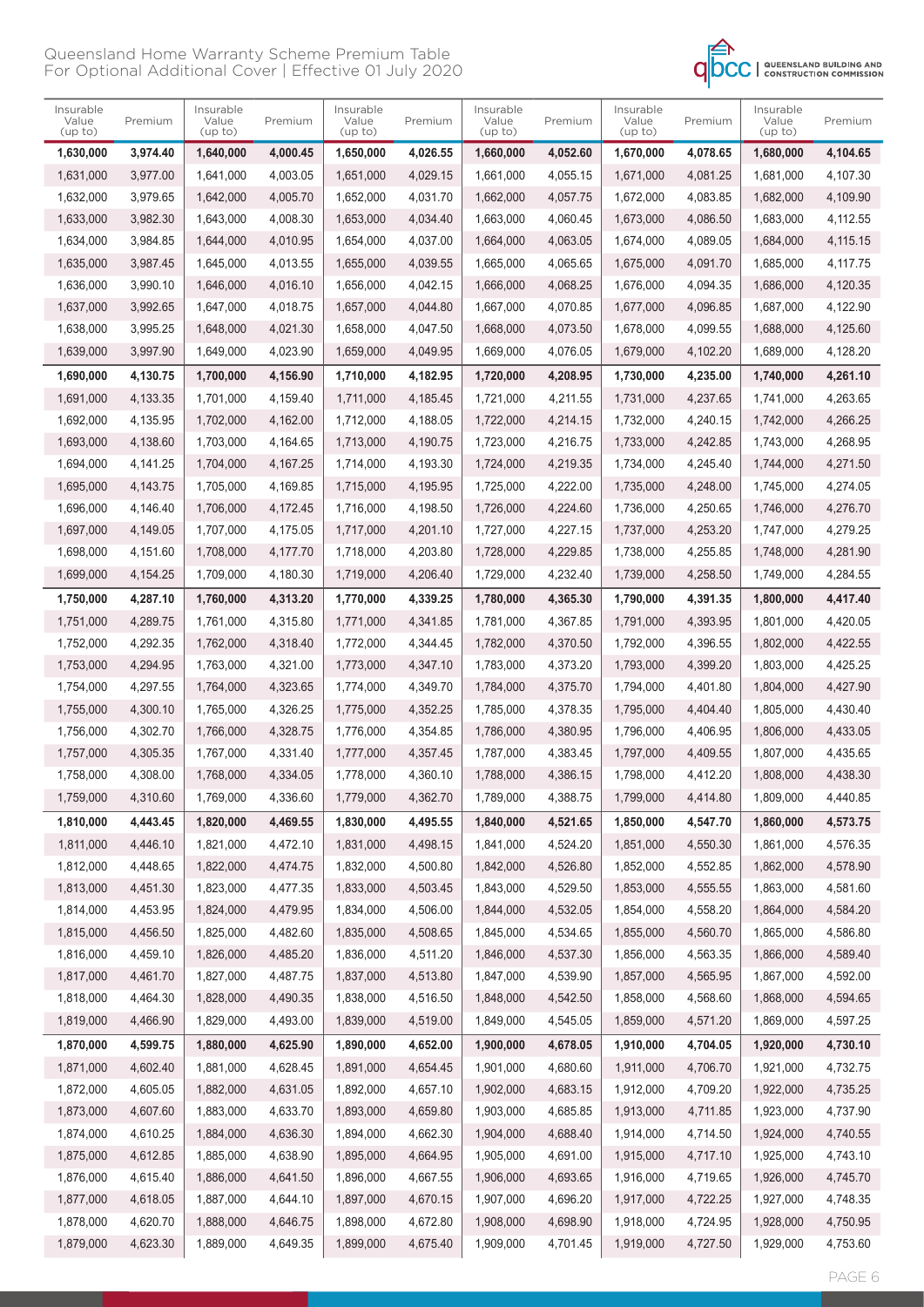

| Insurable<br>Value<br>(up to) | Premium  | Insurable<br>Value<br>(up to) | Premium  | Insurable<br>Value<br>(up to) | Premium  | Insurable<br>Value<br>(up to) | Premium  | Insurable<br>Value<br>(up to) | Premium  | Insurable<br>Value<br>(up to) | Premium  |
|-------------------------------|----------|-------------------------------|----------|-------------------------------|----------|-------------------------------|----------|-------------------------------|----------|-------------------------------|----------|
| 1,930,000                     | 4,756.15 | 1,940,000                     | 4,782.25 | 1,950,000                     | 4,808.30 | 1,960,000                     | 4,834.35 | 1,970,000                     | 4,860.40 | 1,980,000                     | 4,886.40 |
| 1,931,000                     | 4,758.75 | 1,941,000                     | 4,784.80 | 1,951,000                     | 4,810.85 | 1,961,000                     | 4,837.00 | 1,971,000                     | 4,863.00 | 1,981,000                     | 4,889.05 |
| 1,932,000                     | 4,761.40 | 1,942,000                     | 4.787.45 | 1,952,000                     | 4,813.50 | 1,962,000                     | 4,839.50 | 1,972,000                     | 4,865.60 | 1,982,000                     | 4,891.65 |
| 1,933,000                     | 4,764.05 | 1,943,000                     | 4,790.05 | 1,953,000                     | 4,816.15 | 1,963,000                     | 4,842.20 | 1,973,000                     | 4,868.25 | 1,983,000                     | 4,894.25 |
| 1,934,000                     | 4,766.55 | 1,944,000                     | 4,792.60 | 1,954,000                     | 4,818.75 | 1,964,000                     | 4,844.80 | 1,974,000                     | 4,870.85 | 1,984,000                     | 4,896.90 |
| 1,935,000                     | 4,769.15 | 1,945,000                     | 4,795.25 | 1,955,000                     | 4,821.30 | 1,965,000                     | 4,847.35 | 1,975,000                     | 4,873.45 | 1,985,000                     | 4,899.50 |
| 1,936,000                     | 4,771.80 | 1,946,000                     | 4,797.80 | 1,956,000                     | 4,823.85 | 1,966,000                     | 4.849.95 | 1.976.000                     | 4,876.00 | 1,986,000                     | 4,902.05 |
| 1,937,000                     | 4,774.35 | 1,947,000                     | 4,800.45 | 1,957,000                     | 4,826.50 | 1,967,000                     | 4,852.55 | 1,977,000                     | 4,878.55 | 1,987,000                     | 4,904.65 |
| 1,938,000                     | 4,777.00 | 1,948,000                     | 4,803.10 | 1,958,000                     | 4,829.20 | 1,968,000                     | 4,855.20 | 1,978,000                     | 4,881.25 | 1,988,000                     | 4,907.30 |
| 1,939,000                     | 4,779.65 | 1,949,000                     | 4,805.70 | 1,959,000                     | 4,831.70 | 1,969,000                     | 4,857.75 | 1,979,000                     | 4,883.90 | 1,989,000                     | 4,909.90 |
| 1,990,000                     | 4,912.50 | 2,000,000                     | 4,938.60 | 2,010,000                     | 4,964.65 | 2,020,000                     | 4,990.65 | 2,030,000                     | 5,016.70 | 2,040,000                     | 5,042.75 |
| 1,991,000                     | 4,915.10 | 2,001,000                     | 4,941.15 | 2,011,000                     | 4,967.20 | 2,021,000                     | 4,993.30 | 2,031,000                     | 5.019.35 | 2,041,000                     | 5.045.35 |
| 1,992,000                     | 4,917.70 | 2,002,000                     | 4,943.75 | 2,012,000                     | 4,969.80 | 2,022,000                     | 4.995.90 | 2,032,000                     | 5,021.90 | 2,042,000                     | 5,048.00 |
| 1,993,000                     | 4,920.35 | 2,003,000                     | 4,946.40 | 2,013,000                     | 4,972.50 | 2,023,000                     | 4,998.50 | 2,033,000                     | 5,024.55 | 2,043,000                     | 5,050.65 |
| 1,994,000                     | 4,922.95 | 2,004,000                     | 4,949.05 | 2,014,000                     | 4,975.05 | 2,024,000                     | 5,001.10 | 2,034,000                     | 5,027.20 | 2,044,000                     | 5,053.25 |
| 1,995,000                     | 4,925.60 | 2,005,000                     | 4,951.60 | 2,015,000                     | 4,977.70 | 2,025,000                     | 5,003.75 | 2,035,000                     | 5,029.75 | 2,045,000                     | 5,055.80 |
| 1,996,000                     | 4,928.15 | 2,006,000                     | 4.954.20 | 2.016.000                     | 4,980.25 | 2,026,000                     | 5,006.30 | 2,036,000                     | 5,032.40 | 2,046,000                     | 5,058.45 |
| 1,997,000                     | 4,930.75 | 2,007,000                     | 4,956.85 | 2,017,000                     | 4,982.85 | 2,027,000                     | 5,008.90 | 2,037,000                     | 5,034.95 | 2,047,000                     | 5,061.10 |
| 1,998,000                     | 4,933.35 | 2,008,000                     | 4,959.40 | 2,018,000                     | 4,985.50 | 2,028,000                     | 5,011.60 | 2,038,000                     | 5,037.60 | 2,048,000                     | 5,063.65 |
| 1,999,000                     | 4,935.95 | 2,009,000                     | 4,962.00 | 2,019,000                     | 4,988.05 | 2,029,000                     | 5,014.10 | 2,039,000                     | 5,040.20 | 2,049,000                     | 5,066.30 |
| 2,050,000                     | 5,068.85 | 2,060,000                     | 5,094.90 | 2,070,000                     | 5,121.00 | 2,080,000                     | 5,147.05 | 2,090,000                     | 5,173.05 | 2,100,000                     | 5,199.15 |
| 2,051,000                     | 5,071.40 | 2,061,000                     | 5,097.50 | 2,071,000                     | 5,123.55 | 2,081,000                     | 5,149.60 | 2,091,000                     | 5,175.70 | 2,101,000                     | 5,201.75 |
| 2,052,000                     | 5,074.05 | 2,062,000                     | 5,100.10 | 2,072,000                     | 5,126.10 | 2,082,000                     | 5,152.20 | 2,092,000                     | 5,178.25 | 2,102,000                     | 5,204.40 |
| 2,053,000                     | 5,076.70 | 2,063,000                     | 5,102.70 | 2,073,000                     | 5,128.80 | 2,083,000                     | 5,154.85 | 2,093,000                     | 5,180.95 | 2,103,000                     | 5,206.95 |
| 2,054,000                     | 5,079.30 | 2,064,000                     | 5,105.35 | 2,074,000                     | 5,131.40 | 2,084,000                     | 5,157.40 | 2,094,000                     | 5,183.50 | 2,104,000                     | 5,209.60 |
| 2,055,000                     | 5,081.90 | 2,065,000                     | 5,107.95 | 2,075,000                     | 5,134.00 | 2,085,000                     | 5.160.05 | 2,095,000                     | 5,186.10 | 2,105,000                     | 5,212.15 |
| 2,056,000                     | 5,084.50 | 2,066,000                     | 5,110.50 | 2,076,000                     | 5,136.55 | 2,086,000                     | 5,162.70 | 2,096,000                     | 5,188.75 | 2,106,000                     | 5,214.75 |
| 2,057,000                     | 5,087.10 | 2,067,000                     | 5,113.15 | 2,077,000                     | 5,139.20 | 2.087.000                     | 5.165.20 | 2,097,000                     | 5.191.25 | 2,107,000                     | 5,217.40 |
| 2,058,000                     | 5,089.70 | 2,068,000                     | 5,115.85 | 2,078,000                     | 5,141.85 | 2,088,000                     | 5,167.90 | 2,098,000                     | 5,193.95 | 2,108,000                     | 5,220.00 |
| 2,059,000                     | 5,092.35 | 2,069,000                     | 5,118.35 | 2,079,000                     | 5,144.45 | 2,089,000                     | 5,170.55 | 2,099,000                     | 5,196.60 | 2,109,000                     | 5,222.60 |
| 2,110,000                     | 5,225.20 | 2,120,000                     | 5,251.30 | 2,130,000                     | 5,277.30 | 2,140,000                     | 5,303.35 | 2,150,000                     | 5,329.45 | 2,160,000                     | 5,355.50 |
| 2,111,000                     | 5,227.85 | 2,121,000                     | 5,253.85 | 2,131,000                     | 5,279.90 | 2,141,000                     | 5,306.00 | 2,151,000                     | 5,332.05 | 2,161,000                     | 5,358.10 |
| 2,112,000                     | 5,230.40 | 2,122,000                     | 5,256.45 | 2,132,000                     | 5,282.55 | 2,142,000                     | 5,308.55 | 2,152,000                     | 5,334.60 | 2,162,000                     | 5,360.70 |
| 2,113,000                     | 5,233.00 | 2,123,000                     | 5,259.15 | 2,133,000                     | 5,285.15 | 2,143,000                     | 5,311.25 | 2,153,000                     | 5,337.30 | 2,163,000                     | 5,363.35 |
| 2,114,000                     | 5,235.65 | 2,124,000                     | 5,261.65 | 2,134,000                     | 5,287.70 | 2,144,000                     | 5,313.80 | 2,154,000                     | 5,339.95 | 2,164,000                     | 5,365.95 |
| 2,115,000                     | 5,238.20 | 2,125,000                     | 5,264.30 | 2,135,000                     | 5,290.35 | 2,145,000                     | 5,316.40 | 2,155,000                     | 5,342.40 | 2,165,000                     | 5,368.50 |
| 2,116,000                     | 5,240.80 | 2,126,000                     | 5,266.85 | 2,136,000                     | 5,292.95 | 2,146,000                     | 5,319.00 | 2,156,000                     | 5,345.05 | 2,166,000                     | 5,371.10 |
| 2,117,000                     | 5,243.45 | 2,127,000                     | 5,269.45 | 2,137,000                     | 5,295.50 | 2,147,000                     | 5,321.55 | 2,157,000                     | 5,347.65 | 2,167,000                     | 5,373.70 |
| 2,118,000                     | 5,246.05 | 2,128,000                     | 5,272.15 | 2,138,000                     | 5,298.20 | 2,148,000                     | 5,324.25 | 2,158,000                     | 5,350.25 | 2,168,000                     | 5,376.35 |
| 2,119,000                     | 5,248.65 | 2,129,000                     | 5,274.75 | 2,139,000                     | 5,300.75 | 2,149,000                     | 5,326.85 | 2,159,000                     | 5,352.90 | 2,169,000                     | 5,378.95 |
| 2,170,000                     | 5,381.50 | 2,180,000                     | 5,407.60 | 2,190,000                     | 5,433.65 | 2,200,000                     | 5,459.75 | 2,210,000                     | 5,485.75 | 2,220,000                     | 5,511.80 |
| 2,171,000                     | 5,384.15 | 2,181,000                     | 5,410.20 | 2,191,000                     | 5,436.20 | 2,201,000                     | 5,462.30 | 2,211,000                     | 5,488.40 | 2,221,000                     | 5,514.45 |
| 2,172,000                     | 5,386.75 | 2,182,000                     | 5,412.80 | 2,192,000                     | 5,438.85 | 2,202,000                     | 5,464.90 | 2,212,000                     | 5,490.95 | 2,222,000                     | 5,517.00 |
| 2,173,000                     | 5,389.35 | 2,183,000                     | 5,415.45 | 2,193,000                     | 5,441.55 | 2,203,000                     | 5,467.60 | 2,213,000                     | 5,493.60 | 2,223,000                     | 5,519.65 |
| 2,174,000                     | 5,392.00 | 2,184,000                     | 5,418.05 | 2,194,000                     | 5,444.10 | 2,204,000                     | 5,470.10 | 2,214,000                     | 5,496.25 | 2,224,000                     | 5,522.30 |
| 2,175,000                     | 5,394.65 | 2,185,000                     | 5,420.65 | 2,195,000                     | 5,446.70 | 2,205,000                     | 5,472.75 | 2,215,000                     | 5,498.80 | 2,225,000                     | 5,524.85 |
| 2,176,000                     | 5,397.10 | 2,186,000                     | 5,423.25 | 2,196,000                     | 5,449.35 | 2,206,000                     | 5,475.40 | 2,216,000                     | 5,501.40 | 2,226,000                     | 5,527.45 |
| 2,177,000                     | 5,399.75 | 2,187,000                     | 5,425.80 | 2,197,000                     | 5,451.90 | 2,207,000                     | 5,477.95 | 2,217,000                     | 5,504.00 | 2,227,000                     | 5,530.10 |
| 2,178,000                     | 5,402.40 | 2,188,000                     | 5,428.50 | 2,198,000                     | 5,454.50 | 2,208,000                     | 5,480.60 | 2,218,000                     | 5,506.70 | 2,228,000                     | 5,532.70 |
| 2,179,000                     | 5,404.95 | 2,189,000                     | 5,431.05 | 2,199,000                     | 5,457.10 | 2,209,000                     | 5,483.20 | 2,219,000                     | 5,509.20 | 2,229,000                     | 5,535.30 |
|                               |          |                               |          |                               |          |                               |          |                               |          |                               |          |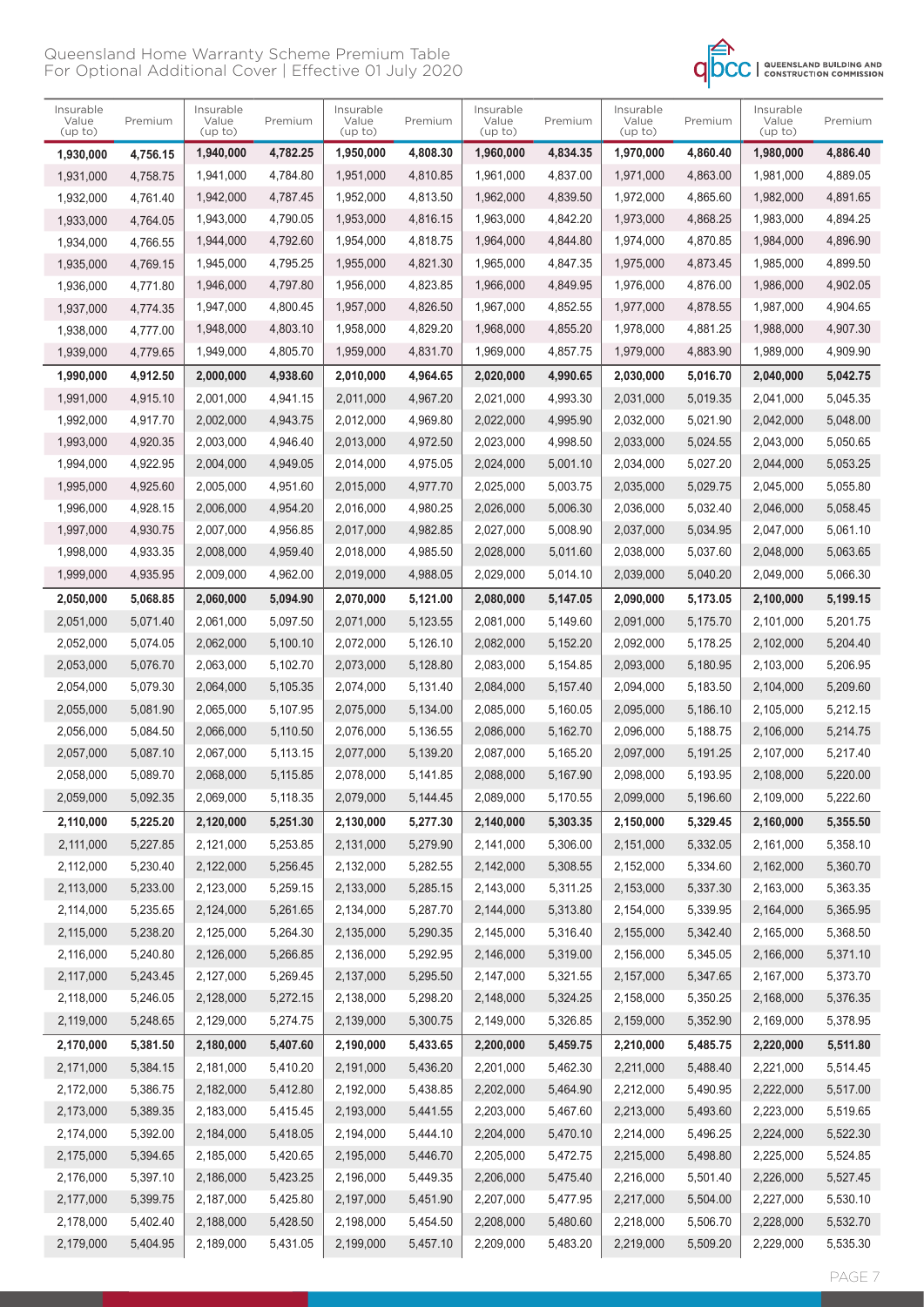

| Insurable<br>Value<br>(up to) | Premium  | Insurable<br>Value<br>(up to) | Premium  | Insurable<br>Value<br>(up to) | Premium  | Insurable<br>Value<br>(up to) | Premium  | Insurable<br>Value<br>(up to) | Premium  | Insurable<br>Value<br>(up to) | Premium  |
|-------------------------------|----------|-------------------------------|----------|-------------------------------|----------|-------------------------------|----------|-------------------------------|----------|-------------------------------|----------|
| 2,230,000                     | 5,537.90 | 2,240,000                     | 5,563.95 | 2,250,000                     | 5,590.05 | 2,260,000                     | 5,616.10 | 2,270,000                     | 5,642.15 | 2,280,000                     | 5,668.15 |
| 2,231,000                     | 5,540.45 | 2,241,000                     | 5,566.50 | 2,251,000                     | 5,592.55 | 2,261,000                     | 5,618.70 | 2,271,000                     | 5,644.75 | 2,281,000                     | 5,670.80 |
| 2,232,000                     | 5,543.10 | 2,242,000                     | 5,569.15 | 2,252,000                     | 5,595.20 | 2,262,000                     | 5,621.20 | 2,272,000                     | 5,647.25 | 2,282,000                     | 5,673.40 |
| 2,233,000                     | 5,545.70 | 2,243,000                     | 5,571.85 | 2,253,000                     | 5,597.85 | 2,263,000                     | 5,623.90 | 2,273,000                     | 5,649.95 | 2,283,000                     | 5,675.95 |
| 2,234,000                     | 5,548.30 | 2,244,000                     | 5,574.35 | 2,254,000                     | 5,600.40 | 2,264,000                     | 5,626.50 | 2,274,000                     | 5,652.55 | 2,284,000                     | 5,678.60 |
| 2,235,000                     | 5,550.95 | 2,245,000                     | 5.577.00 | 2,255,000                     | 5,603.05 | 2,265,000                     | 5,629.05 | 2,275,000                     | 5.655.15 | 2,285,000                     | 5,681.20 |
| 2,236,000                     | 5.553.55 | 2,246,000                     | 5,579.60 | 2,256,000                     | 5,605.65 | 2,266,000                     | 5,631.70 | 2,276,000                     | 5,657.75 | 2,286,000                     | 5,683.75 |
| 2,237,000                     | 5,556.10 | 2,247,000                     | 5,582.15 | 2,257,000                     | 5,608.25 | 2,267,000                     | 5,634.30 | 2,277,000                     | 5,660.30 | 2,287,000                     | 5.686.40 |
| 2,238,000                     | 5,558.75 | 2,248,000                     | 5,584.85 | 2,258,000                     | 5,610.90 | 2,268,000                     | 5,636.95 | 2,278,000                     | 5,663.00 | 2,288,000                     | 5,689.05 |
| 2,239,000                     | 5,561.40 | 2,249,000                     | 5,587.45 | 2,259,000                     | 5,613.45 | 2,269,000                     | 5,639.55 | 2,279,000                     | 5,665.60 | 2,289,000                     | 5,691.70 |
| 2,290,000                     | 5,694.25 | 2,300,000                     | 5,720.35 | 2,310,000                     | 5,746.40 | 2,320,000                     | 5,772.40 | 2,330,000                     | 5,798.45 | 2,340,000                     | 5,824.50 |
| 2,291,000                     | 5,696.85 | 2,301,000                     | 5,722.90 | 2,311,000                     | 5,748.90 | 2,321,000                     | 5,775.05 | 2,331,000                     | 5,801.10 | 2,341,000                     | 5,827.15 |
| 2,292,000                     | 5,699.50 | 2,302,000                     | 5,725.50 | 2,312,000                     | 5,751.55 | 2,322,000                     | 5,777.60 | 2,332,000                     | 5,803.65 | 2,342,000                     | 5.829.75 |
| 2,293,000                     | 5.702.05 | 2.303.000                     | 5.728.20 | 2,313,000                     | 5,754.25 | 2,323,000                     | 5,780.25 | 2,333,000                     | 5.806.30 | 2,343,000                     | 5,832.40 |
| 2,294,000                     | 5,704.65 | 2,304,000                     | 5,730.70 | 2,314,000                     | 5,756.75 | 2,324,000                     | 5,782.90 | 2,334,000                     | 5,808.95 | 2,344,000                     | 5,835.00 |
| 2,295,000                     | 5.707.30 | 2,305,000                     | 5,733.30 | 2,315,000                     | 5,759.35 | 2,325,000                     | 5,785.45 | 2,335,000                     | 5,811.50 | 2,345,000                     | 5,837.50 |
| 2,296,000                     | 5,709.85 | 2,306,000                     | 5,735.90 | 2,316,000                     | 5,762.00 | 2,326,000                     | 5,788.00 | 2,336,000                     | 5,814.05 | 2,346,000                     | 5,840.15 |
| 2,297,000                     | 5,712.45 | 2,307,000                     | 5,738.55 | 2,317,000                     | 5.764.55 | 2,327,000                     | 5,790.60 | 2,337,000                     | 5.816.70 | 2,347,000                     | 5,842.75 |
| 2,298,000                     | 5,715.10 | 2,308,000                     | 5,741.15 | 2,318,000                     | 5,767.25 | 2,328,000                     | 5,793.30 | 2,338,000                     | 5,819.35 | 2,348,000                     | 5,845.35 |
| 2,299,000                     | 5,717.70 | 2,309,000                     | 5,743.75 | 2,319,000                     | 5,769.80 | 2,329,000                     | 5,795.85 | 2,339,000                     | 5,821.95 | 2,349,000                     | 5,848.00 |
| 2,350,000                     | 5,850.65 | 2,360,000                     | 5,876.65 | 2,370,000                     | 5,902.70 | 2,380,000                     | 5,928.75 | 2,390,000                     | 5,954.80 | 2,400,000                     | 5,980.85 |
| 2,351,000                     | 5,853.15 | 2,361,000                     | 5,879.20 | 2,371,000                     | 5,905.30 | 2,381,000                     | 5,931.40 | 2,391,000                     | 5,957.40 | 2,401,000                     | 5,983.45 |
| 2,352,000                     | 5,855.80 | 2,362,000                     | 5,881.85 | 2,372,000                     | 5,907.85 | 2,382,000                     | 5,933.95 | 2,392,000                     | 5,960.00 | 2,402,000                     | 5,986.10 |
| 2,353,000                     | 5,858.45 | 2,363,000                     | 5,884.50 | 2,373,000                     | 5,910.55 | 2,383,000                     | 5,936.60 | 2,393,000                     | 5,962.65 | 2,403,000                     | 5,988.70 |
| 2,354,000                     | 5,861.00 | 2,364,000                     | 5,887.10 | 2,374,000                     | 5,913.15 | 2,384,000                     | 5,939.25 | 2,394,000                     | 5,965.25 | 2,404,000                     | 5,991.30 |
| 2,355,000                     | 5,863.65 | 2,365,000                     | 5,889.70 | 2,375,000                     | 5,915.75 | 2.385.000                     | 5,941.80 | 2,395,000                     | 5.967.85 | 2,405,000                     | 5,993.90 |
| 2,356,000                     | 5,866.20 | 2,366,000                     | 5,892.20 | 2,376,000                     | 5,918.35 | 2,386,000                     | 5,944.40 | 2,396,000                     | 5,970.50 | 2,406,000                     | 5,996.50 |
| 2,357,000                     | 5.868.80 | 2,367,000                     | 5,894.85 | 2,377,000                     | 5,920.90 | 2,387,000                     | 5,947.00 | 2,397,000                     | 5.973.05 | 2,407,000                     | 5.999.15 |
| 2,358,000                     | 5,871.40 | 2,368,000                     | 5,897.55 | 2,378,000                     | 5,923.55 | 2,388,000                     | 5,949.60 | 2,398,000                     | 5,975.70 | 2,408,000                     | 6.001.75 |
| 2,359,000                     | 5,874.05 | 2,369,000                     | 5,900.05 | 2,379,000                     | 5,926.10 | 2,389,000                     | 5,952.25 | 2,399,000                     | 5,978.30 | 2,409,000                     | 6,004.30 |
| 2,410,000                     | 6,006.95 | 2,420,000                     | 6,033.00 | 2,430,000                     | 6,059.10 | 2,440,000                     | 6,085.10 | 2,450,000                     | 6,111.20 | 2,460,000                     | 6,137.25 |
| 2,411,000                     | 6,009.50 | 2,421,000                     | 6,035.55 | 2,431,000                     | 6,061.65 | 2,441,000                     | 6,087.70 | 2,451,000                     | 6,113.80 | 2,461,000                     | 6,139.80 |
| 2,412,000                     | 6,012.10 | 2,422,000                     | 6,038.15 | 2,432,000                     | 6,064.25 | 2,442,000                     | 6,090.30 | 2,452,000                     | 6,116.30 | 2,462,000                     | 6,142.40 |
| 2,413,000                     | 6,014.75 | 2,423,000                     | 6,040.85 | 2,433,000                     | 6,066.90 | 2,443,000                     | 6,092.90 | 2,453,000                     | 6,119.00 | 2,463,000                     | 6,145.05 |
| 2,414,000                     | 6,017.40 | 2,424,000                     | 6,043.40 | 2,434,000                     | 6,069.45 | 2,444,000                     | 6,095.55 | 2,454,000                     | 6,121.60 | 2,464,000                     | 6,147.65 |
| 2,415,000                     | 6,019.95 | 2,425,000                     | 6,046.05 | 2,435,000                     | 6,072.10 | 2,445,000                     | 6,098.15 | 2,455,000                     | 6,124.15 | 2,465,000                     | 6,150.25 |
| 2,416,000                     | 6,022.55 | 2,426,000                     | 6,048.60 | 2,436,000                     | 6,074.70 | 2,446,000                     | 6,100.75 | 2,456,000                     | 6,126.80 | 2,466,000                     | 6,152.85 |
| 2,417,000                     | 6,025.20 | 2,427,000                     | 6,051.20 | 2,437,000                     | 6,077.25 | 2,447,000                     | 6,103.30 | 2,457,000                     | 6,129.45 | 2,467,000                     | 6,155.45 |
| 2,418,000                     | 6,027.80 | 2,428,000                     | 6,053.90 | 2,438,000                     | 6,079.95 | 2,448,000                     | 6,106.00 | 2,458,000                     | 6,132.00 | 2,468,000                     | 6,158.05 |
| 2,419,000                     | 6,030.40 | 2,429,000                     | 6,056.45 | 2,439,000                     | 6,082.55 | 2,449,000                     | 6,108.60 | 2,459,000                     | 6,134.65 | 2,469,000                     | 6,160.70 |
|                               |          |                               |          |                               |          |                               |          |                               |          |                               |          |
| 2,470,000                     | 6,163.30 | 2,480,000                     | 6,189.35 | 2,490,000                     | 6,215.40 | 2,500,000                     | 6,241.45 | 2,510,000                     | 6,267.50 | 2,520,000                     | 6,293.55 |
| 2,471,000                     | 6,165.90 | 2,481,000                     | 6,191.95 | 2,491,000                     | 6,218.05 | 2,501,000                     | 6,244.05 | 2,511,000                     | 6,270.10 | 2,521,000                     | 6,296.20 |
| 2,472,000                     | 6,168.50 | 2,482,000                     | 6,194.60 | 2,492,000                     | 6,220.60 | 2,502,000                     | 6,246.65 | 2,512,000                     | 6,272.70 | 2,522,000                     | 6,298.75 |
| 2,473,000                     | 6,171.05 | 2,483,000                     | 6,197.15 | 2,493,000                     | 6,223.25 | 2,503,000                     | 6,249.35 | 2,513,000                     | 6,275.35 | 2,523,000                     | 6,301.40 |
| 2,474,000                     | 6,173.70 | 2,484,000                     | 6,199.75 | 2,494,000                     | 6,225.80 | 2,504,000                     | 6,251.85 | 2,514,000                     | 6,278.00 | 2,524,000                     | 6,304.05 |
| 2,475,000                     | 6,176.30 | 2,485,000                     | 6,202.40 | 2,495,000                     | 6,228.40 | 2,505,000                     | 6,254.45 | 2,515,000                     | 6,280.50 | 2,525,000                     | 6,306.65 |
| 2,476,000                     | 6,178.85 | 2,486,000                     | 6,204.90 | 2,496,000                     | 6,231.05 | 2,506,000                     | 6,257.10 | 2,516,000                     | 6,283.10 | 2,526,000                     | 6,309.15 |
| 2,477,000                     | 6,181.50 | 2,487,000                     | 6,207.55 | 2,497,000                     | 6,233.60 | 2,507,000                     | 6,259.60 | 2,517,000                     | 6,285.75 | 2,527,000                     | 6,311.80 |
| 2,478,000                     | 6,184.20 | 2,488,000                     | 6,210.25 | 2,498,000                     | 6,236.25 | 2,508,000                     | 6,262.30 | 2,518,000                     | 6,288.35 | 2,528,000                     | 6,314.45 |
| 2,479,000                     | 6,186.75 | 2,489,000                     | 6,212.80 | 2,499,000                     | 6,238.85 | 2,509,000                     | 6,264.95 | 2,519,000                     | 6,290.95 | 2,529,000                     | 6,317.00 |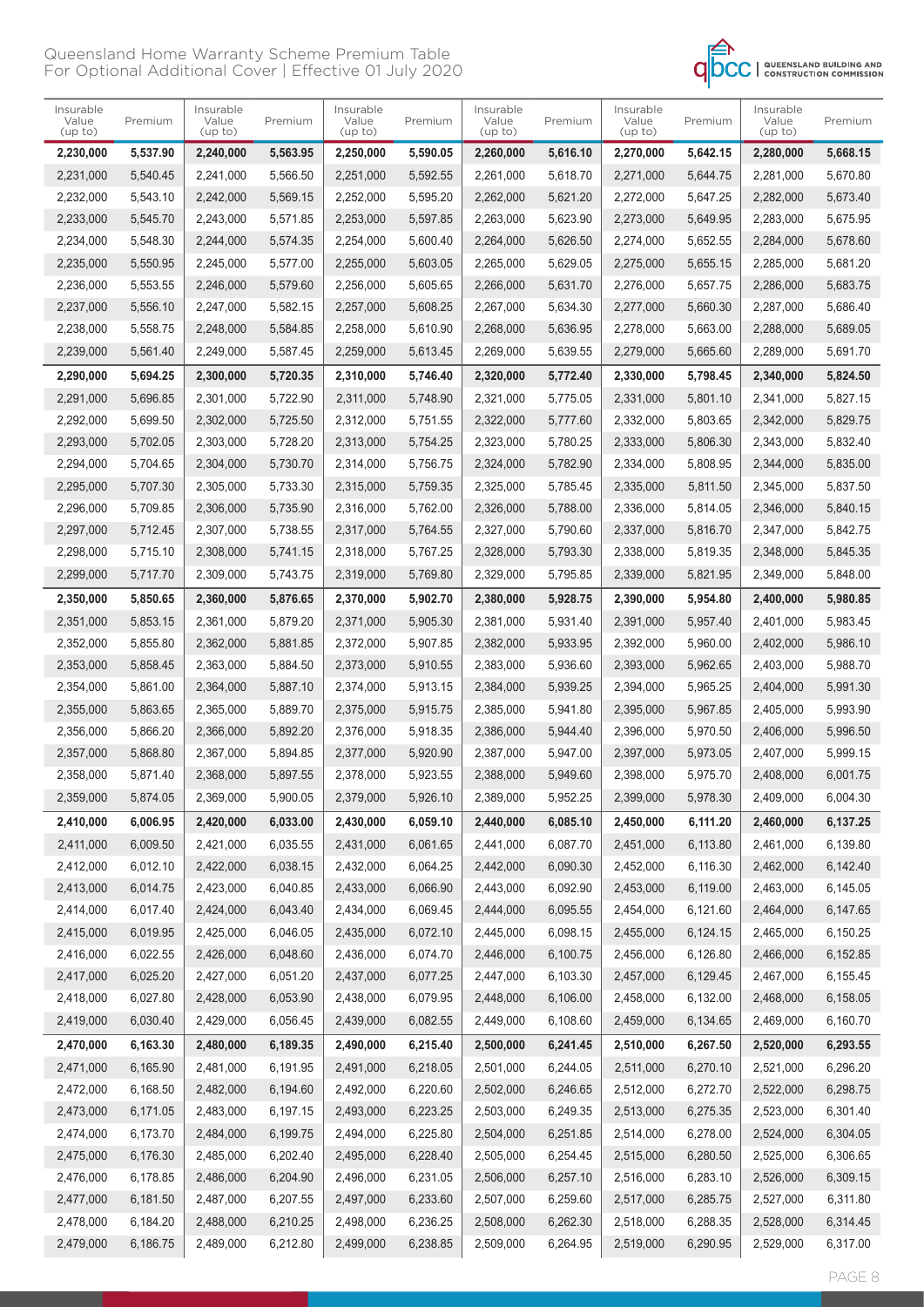

| 6,345.70<br>2,550,000<br>6,371.70<br>2,560,000<br>6,397.80<br>2,570,000<br>6,423.85<br>2,530,000<br>6,319.65<br>2,540,000<br>2,580,000<br>6,449.90<br>6.322.25<br>6,348.25<br>2,551,000<br>6,374.35<br>6.426.45<br>2.531.000<br>2.541.000<br>2,561,000<br>6,400.40<br>2.571.000<br>2,581,000<br>6,452.50<br>2,532,000<br>6,324.80<br>6,350.90<br>2,552,000<br>6,376.95<br>6,429.05<br>2,542,000<br>2,562,000<br>6,402.95<br>2,572,000<br>2,582,000<br>6,455.10<br>2,543,000<br>6,353.55<br>6,379.60<br>2,533,000<br>6,327.45<br>2,553,000<br>2,563,000<br>6,405.65<br>2,573,000<br>6,431.70<br>2,583,000<br>6,457.75<br>2,554,000<br>6,382.15<br>2,534,000<br>6,330.10<br>2,544,000<br>6,356.10<br>2,564,000<br>6,408.30<br>2,574,000<br>6,434.35<br>2,584,000<br>6,460.35<br>6,332.70<br>6,358.75<br>2,555,000<br>6,384.80<br>2,565,000<br>6.463.00<br>2,535,000<br>2,545,000<br>6.410.80<br>2.575.000<br>6,436.85<br>2,585,000<br>6,361.30<br>2,556,000<br>6,387.40<br>2,536,000<br>6,335.20<br>2,546,000<br>2,566,000<br>6,413.45<br>2,576,000<br>6,439.50<br>2,586,000<br>6,465.55<br>2,537,000<br>6,337.85<br>2,547,000<br>6,363.85<br>2,557,000<br>6,389.90<br>2,567,000<br>6,416.00<br>2,577,000<br>6,442.15<br>2,587,000<br>6,468.15<br>6,340.50<br>6,366.55<br>2,558,000<br>6,392.60<br>2,568,000<br>2,538,000<br>2,548,000<br>6,418.60<br>2,578,000<br>6,444.70<br>2,588,000<br>6,470.80<br>2,539,000<br>6,343.10<br>2,549,000<br>6,369.15<br>2,559,000<br>6,395.20<br>2,569,000<br>6,421.25<br>2,579,000<br>6,447.30<br>2,589,000<br>6,473.40<br>2,600,000<br>6,502.00<br>2,610,000<br>6,528.10<br>2,620,000<br>2,630,000<br>6,580.20<br>6,606.25<br>2,590,000<br>6,475.95<br>6,554.10<br>2,640,000<br>2,591,000<br>6,504.60<br>2,611,000<br>6.530.65<br>6,582.80<br>6,478.55<br>2,601,000<br>2,621,000<br>6.556.75<br>2,631,000<br>2,641,000<br>6,608.90<br>6,507.20<br>2,612,000<br>6,533.25<br>2,632,000<br>6,585.40<br>2,592,000<br>6.481.20<br>2,602,000<br>2,622,000<br>6,559.30<br>2,642,000<br>6,611.45<br>6,509.90<br>2,593,000<br>6,483.75<br>2,603,000<br>2,613,000<br>6,535.95<br>2,623,000<br>6,562.00<br>2,633,000<br>6,588.00<br>2,643,000<br>6,614.05 |  |
|----------------------------------------------------------------------------------------------------------------------------------------------------------------------------------------------------------------------------------------------------------------------------------------------------------------------------------------------------------------------------------------------------------------------------------------------------------------------------------------------------------------------------------------------------------------------------------------------------------------------------------------------------------------------------------------------------------------------------------------------------------------------------------------------------------------------------------------------------------------------------------------------------------------------------------------------------------------------------------------------------------------------------------------------------------------------------------------------------------------------------------------------------------------------------------------------------------------------------------------------------------------------------------------------------------------------------------------------------------------------------------------------------------------------------------------------------------------------------------------------------------------------------------------------------------------------------------------------------------------------------------------------------------------------------------------------------------------------------------------------------------------------------------------------------------------------------------------------------------------------------------------------------------------------------------------------------------------------------------------------------------------------------------------------------------------------------------------------------------------------------------------------------------------------------------|--|
|                                                                                                                                                                                                                                                                                                                                                                                                                                                                                                                                                                                                                                                                                                                                                                                                                                                                                                                                                                                                                                                                                                                                                                                                                                                                                                                                                                                                                                                                                                                                                                                                                                                                                                                                                                                                                                                                                                                                                                                                                                                                                                                                                                                  |  |
|                                                                                                                                                                                                                                                                                                                                                                                                                                                                                                                                                                                                                                                                                                                                                                                                                                                                                                                                                                                                                                                                                                                                                                                                                                                                                                                                                                                                                                                                                                                                                                                                                                                                                                                                                                                                                                                                                                                                                                                                                                                                                                                                                                                  |  |
|                                                                                                                                                                                                                                                                                                                                                                                                                                                                                                                                                                                                                                                                                                                                                                                                                                                                                                                                                                                                                                                                                                                                                                                                                                                                                                                                                                                                                                                                                                                                                                                                                                                                                                                                                                                                                                                                                                                                                                                                                                                                                                                                                                                  |  |
|                                                                                                                                                                                                                                                                                                                                                                                                                                                                                                                                                                                                                                                                                                                                                                                                                                                                                                                                                                                                                                                                                                                                                                                                                                                                                                                                                                                                                                                                                                                                                                                                                                                                                                                                                                                                                                                                                                                                                                                                                                                                                                                                                                                  |  |
|                                                                                                                                                                                                                                                                                                                                                                                                                                                                                                                                                                                                                                                                                                                                                                                                                                                                                                                                                                                                                                                                                                                                                                                                                                                                                                                                                                                                                                                                                                                                                                                                                                                                                                                                                                                                                                                                                                                                                                                                                                                                                                                                                                                  |  |
|                                                                                                                                                                                                                                                                                                                                                                                                                                                                                                                                                                                                                                                                                                                                                                                                                                                                                                                                                                                                                                                                                                                                                                                                                                                                                                                                                                                                                                                                                                                                                                                                                                                                                                                                                                                                                                                                                                                                                                                                                                                                                                                                                                                  |  |
|                                                                                                                                                                                                                                                                                                                                                                                                                                                                                                                                                                                                                                                                                                                                                                                                                                                                                                                                                                                                                                                                                                                                                                                                                                                                                                                                                                                                                                                                                                                                                                                                                                                                                                                                                                                                                                                                                                                                                                                                                                                                                                                                                                                  |  |
|                                                                                                                                                                                                                                                                                                                                                                                                                                                                                                                                                                                                                                                                                                                                                                                                                                                                                                                                                                                                                                                                                                                                                                                                                                                                                                                                                                                                                                                                                                                                                                                                                                                                                                                                                                                                                                                                                                                                                                                                                                                                                                                                                                                  |  |
|                                                                                                                                                                                                                                                                                                                                                                                                                                                                                                                                                                                                                                                                                                                                                                                                                                                                                                                                                                                                                                                                                                                                                                                                                                                                                                                                                                                                                                                                                                                                                                                                                                                                                                                                                                                                                                                                                                                                                                                                                                                                                                                                                                                  |  |
|                                                                                                                                                                                                                                                                                                                                                                                                                                                                                                                                                                                                                                                                                                                                                                                                                                                                                                                                                                                                                                                                                                                                                                                                                                                                                                                                                                                                                                                                                                                                                                                                                                                                                                                                                                                                                                                                                                                                                                                                                                                                                                                                                                                  |  |
|                                                                                                                                                                                                                                                                                                                                                                                                                                                                                                                                                                                                                                                                                                                                                                                                                                                                                                                                                                                                                                                                                                                                                                                                                                                                                                                                                                                                                                                                                                                                                                                                                                                                                                                                                                                                                                                                                                                                                                                                                                                                                                                                                                                  |  |
|                                                                                                                                                                                                                                                                                                                                                                                                                                                                                                                                                                                                                                                                                                                                                                                                                                                                                                                                                                                                                                                                                                                                                                                                                                                                                                                                                                                                                                                                                                                                                                                                                                                                                                                                                                                                                                                                                                                                                                                                                                                                                                                                                                                  |  |
|                                                                                                                                                                                                                                                                                                                                                                                                                                                                                                                                                                                                                                                                                                                                                                                                                                                                                                                                                                                                                                                                                                                                                                                                                                                                                                                                                                                                                                                                                                                                                                                                                                                                                                                                                                                                                                                                                                                                                                                                                                                                                                                                                                                  |  |
|                                                                                                                                                                                                                                                                                                                                                                                                                                                                                                                                                                                                                                                                                                                                                                                                                                                                                                                                                                                                                                                                                                                                                                                                                                                                                                                                                                                                                                                                                                                                                                                                                                                                                                                                                                                                                                                                                                                                                                                                                                                                                                                                                                                  |  |
| 6,486.40<br>6,538.45<br>2,624,000<br>2,634,000<br>2,594,000<br>2,604,000<br>6,512.45<br>2,614,000<br>6,564.60<br>6,590.65<br>2,644,000<br>6,616.70                                                                                                                                                                                                                                                                                                                                                                                                                                                                                                                                                                                                                                                                                                                                                                                                                                                                                                                                                                                                                                                                                                                                                                                                                                                                                                                                                                                                                                                                                                                                                                                                                                                                                                                                                                                                                                                                                                                                                                                                                               |  |
| 6,515.05<br>6,541.10<br>2,625,000<br>2,595,000<br>6,489.05<br>2,605,000<br>2,615,000<br>6,567.15<br>2,635,000<br>6,593.25<br>2,645,000<br>6,619.30                                                                                                                                                                                                                                                                                                                                                                                                                                                                                                                                                                                                                                                                                                                                                                                                                                                                                                                                                                                                                                                                                                                                                                                                                                                                                                                                                                                                                                                                                                                                                                                                                                                                                                                                                                                                                                                                                                                                                                                                                               |  |
| 2,596,000<br>6,491.60<br>2,616,000<br>6.543.75<br>2,606,000<br>6,517.65<br>2,626,000<br>6,569.80<br>2,636,000<br>6,595.80<br>2,646,000<br>6,621.90                                                                                                                                                                                                                                                                                                                                                                                                                                                                                                                                                                                                                                                                                                                                                                                                                                                                                                                                                                                                                                                                                                                                                                                                                                                                                                                                                                                                                                                                                                                                                                                                                                                                                                                                                                                                                                                                                                                                                                                                                               |  |
| 2,597,000<br>6,494.20<br>2,607,000<br>6,520.25<br>2,617,000<br>6.546.30<br>2,627,000<br>6.572.35<br>2,637,000<br>6,598.45<br>2.647.000<br>6,624.50                                                                                                                                                                                                                                                                                                                                                                                                                                                                                                                                                                                                                                                                                                                                                                                                                                                                                                                                                                                                                                                                                                                                                                                                                                                                                                                                                                                                                                                                                                                                                                                                                                                                                                                                                                                                                                                                                                                                                                                                                               |  |
| 6,496.90<br>6,522.90<br>2,618,000<br>6,548.95<br>2,628,000<br>6,601.10<br>6,627.10<br>2,598,000<br>2,608,000<br>6,575.05<br>2,638,000<br>2,648,000                                                                                                                                                                                                                                                                                                                                                                                                                                                                                                                                                                                                                                                                                                                                                                                                                                                                                                                                                                                                                                                                                                                                                                                                                                                                                                                                                                                                                                                                                                                                                                                                                                                                                                                                                                                                                                                                                                                                                                                                                               |  |
| 6,525.50<br>6,629.75<br>2,599,000<br>6,499.40<br>2,609,000<br>2,619,000<br>6,551.60<br>2,629,000<br>6,577.65<br>2,639,000<br>6,603.70<br>2,649,000                                                                                                                                                                                                                                                                                                                                                                                                                                                                                                                                                                                                                                                                                                                                                                                                                                                                                                                                                                                                                                                                                                                                                                                                                                                                                                                                                                                                                                                                                                                                                                                                                                                                                                                                                                                                                                                                                                                                                                                                                               |  |
|                                                                                                                                                                                                                                                                                                                                                                                                                                                                                                                                                                                                                                                                                                                                                                                                                                                                                                                                                                                                                                                                                                                                                                                                                                                                                                                                                                                                                                                                                                                                                                                                                                                                                                                                                                                                                                                                                                                                                                                                                                                                                                                                                                                  |  |
| 6,632.35<br>6,658.40<br>2,670,000<br>6,684.45<br>2,680,000<br>6,710.50<br>6,762.55<br>2,650,000<br>2,660,000<br>2,690,000<br>6,736.55<br>2,700,000                                                                                                                                                                                                                                                                                                                                                                                                                                                                                                                                                                                                                                                                                                                                                                                                                                                                                                                                                                                                                                                                                                                                                                                                                                                                                                                                                                                                                                                                                                                                                                                                                                                                                                                                                                                                                                                                                                                                                                                                                               |  |
| 2,651,000<br>6,634.90<br>2,661,000<br>6,660.95<br>2,671,000<br>6,687.10<br>2,681,000<br>6,713.15<br>2,691,000<br>6,739.15<br>2,701,000<br>6,765.20                                                                                                                                                                                                                                                                                                                                                                                                                                                                                                                                                                                                                                                                                                                                                                                                                                                                                                                                                                                                                                                                                                                                                                                                                                                                                                                                                                                                                                                                                                                                                                                                                                                                                                                                                                                                                                                                                                                                                                                                                               |  |
| 2,652,000<br>6,637.50<br>6,663.60<br>2,672,000<br>6,689.60<br>2,692,000<br>2,662,000<br>2,682,000<br>6,715.65<br>6,741.80<br>2,702,000<br>6,767.85                                                                                                                                                                                                                                                                                                                                                                                                                                                                                                                                                                                                                                                                                                                                                                                                                                                                                                                                                                                                                                                                                                                                                                                                                                                                                                                                                                                                                                                                                                                                                                                                                                                                                                                                                                                                                                                                                                                                                                                                                               |  |
| 2,653,000<br>6,640.20<br>2,663,000<br>6,666.20<br>2,673,000<br>6,692.30<br>2,683,000<br>6,718.35<br>2,693,000<br>6,744.40<br>2,703,000<br>6,770.45                                                                                                                                                                                                                                                                                                                                                                                                                                                                                                                                                                                                                                                                                                                                                                                                                                                                                                                                                                                                                                                                                                                                                                                                                                                                                                                                                                                                                                                                                                                                                                                                                                                                                                                                                                                                                                                                                                                                                                                                                               |  |
| 6,642.70<br>6,668.75<br>2,674,000<br>6,694.85<br>2,684,000<br>2,654,000<br>2,664,000<br>6,720.95<br>2,694,000<br>6,747.00<br>2,704,000<br>6,773.05                                                                                                                                                                                                                                                                                                                                                                                                                                                                                                                                                                                                                                                                                                                                                                                                                                                                                                                                                                                                                                                                                                                                                                                                                                                                                                                                                                                                                                                                                                                                                                                                                                                                                                                                                                                                                                                                                                                                                                                                                               |  |
| 6.671.40<br>6.697.45<br>2,655,000<br>6.645.35<br>2,665,000<br>2,675,000<br>2,685,000<br>6.723.50<br>2,695,000<br>6,749.55<br>2,705,000<br>6,775.65                                                                                                                                                                                                                                                                                                                                                                                                                                                                                                                                                                                                                                                                                                                                                                                                                                                                                                                                                                                                                                                                                                                                                                                                                                                                                                                                                                                                                                                                                                                                                                                                                                                                                                                                                                                                                                                                                                                                                                                                                               |  |
| 2,656,000<br>6,647.95<br>2,666,000<br>6,674.00<br>2,676,000<br>6,700.05<br>2,686,000<br>6,726.10<br>2,696,000<br>6,752.20<br>2,706,000<br>6,778.20                                                                                                                                                                                                                                                                                                                                                                                                                                                                                                                                                                                                                                                                                                                                                                                                                                                                                                                                                                                                                                                                                                                                                                                                                                                                                                                                                                                                                                                                                                                                                                                                                                                                                                                                                                                                                                                                                                                                                                                                                               |  |
| 2,657,000<br>6,650.50<br>2,667,000<br>6,676.60<br>2,677,000<br>6,702.65<br>2,687,000<br>6,728.70<br>2,697,000<br>6,754.75<br>2,707,000<br>6,780.80                                                                                                                                                                                                                                                                                                                                                                                                                                                                                                                                                                                                                                                                                                                                                                                                                                                                                                                                                                                                                                                                                                                                                                                                                                                                                                                                                                                                                                                                                                                                                                                                                                                                                                                                                                                                                                                                                                                                                                                                                               |  |
| 6,653.20<br>6,705.35<br>2,658,000<br>2,668,000<br>6,679.25<br>2,678,000<br>2,688,000<br>6.731.35<br>2,698,000<br>6,757.40<br>2,708,000<br>6,783.45                                                                                                                                                                                                                                                                                                                                                                                                                                                                                                                                                                                                                                                                                                                                                                                                                                                                                                                                                                                                                                                                                                                                                                                                                                                                                                                                                                                                                                                                                                                                                                                                                                                                                                                                                                                                                                                                                                                                                                                                                               |  |
| 2,679,000<br>2,659,000<br>6,655.80<br>2,669,000<br>6,681.80<br>6,707.90<br>2,689,000<br>6,733.95<br>2,699,000<br>6,760.05<br>2,709,000<br>6,786.05                                                                                                                                                                                                                                                                                                                                                                                                                                                                                                                                                                                                                                                                                                                                                                                                                                                                                                                                                                                                                                                                                                                                                                                                                                                                                                                                                                                                                                                                                                                                                                                                                                                                                                                                                                                                                                                                                                                                                                                                                               |  |
| 6,919.00<br>2,710,000<br>6,788.70<br>2,720,000<br>6,814.75<br>2,730,000<br>6,840.80<br>2,740,000<br>6,866.80<br>2,750,000<br>6,892.85<br>2,760,000                                                                                                                                                                                                                                                                                                                                                                                                                                                                                                                                                                                                                                                                                                                                                                                                                                                                                                                                                                                                                                                                                                                                                                                                                                                                                                                                                                                                                                                                                                                                                                                                                                                                                                                                                                                                                                                                                                                                                                                                                               |  |
| 2,711,000<br>6,791.25<br>2,721,000<br>6,817.25<br>2,731,000<br>6,843.40<br>2,741,000<br>6,869.45<br>6,895.50<br>2,761,000<br>6,921.50<br>2,751,000                                                                                                                                                                                                                                                                                                                                                                                                                                                                                                                                                                                                                                                                                                                                                                                                                                                                                                                                                                                                                                                                                                                                                                                                                                                                                                                                                                                                                                                                                                                                                                                                                                                                                                                                                                                                                                                                                                                                                                                                                               |  |
| 2,712,000<br>6,793.85<br>2,722,000<br>6,819.90<br>2,732,000<br>6,845.95<br>6,872.05<br>6,898.10<br>2,762,000<br>6,924.15<br>2,742,000<br>2,752,000                                                                                                                                                                                                                                                                                                                                                                                                                                                                                                                                                                                                                                                                                                                                                                                                                                                                                                                                                                                                                                                                                                                                                                                                                                                                                                                                                                                                                                                                                                                                                                                                                                                                                                                                                                                                                                                                                                                                                                                                                               |  |
| 6,796.55<br>2,723,000<br>6,822.60<br>2,733,000<br>6,848.65<br>2,743,000<br>6,874.65<br>2,753,000<br>6,900.75<br>2,763,000<br>6,926.80<br>2,713,000                                                                                                                                                                                                                                                                                                                                                                                                                                                                                                                                                                                                                                                                                                                                                                                                                                                                                                                                                                                                                                                                                                                                                                                                                                                                                                                                                                                                                                                                                                                                                                                                                                                                                                                                                                                                                                                                                                                                                                                                                               |  |
| 2,714,000<br>6,799.10<br>2,724,000<br>6,825.20<br>2,734,000<br>6,851.20<br>2,744,000<br>6,877.30<br>2,754,000<br>6,903.35<br>2,764,000<br>6,929.35                                                                                                                                                                                                                                                                                                                                                                                                                                                                                                                                                                                                                                                                                                                                                                                                                                                                                                                                                                                                                                                                                                                                                                                                                                                                                                                                                                                                                                                                                                                                                                                                                                                                                                                                                                                                                                                                                                                                                                                                                               |  |
| 6,827.75<br>6,932.00<br>2,715,000<br>6,801.70<br>2,725,000<br>2,735,000<br>6,853.85<br>2,745,000<br>6,879.90<br>2,755,000<br>6,905.90<br>2,765,000                                                                                                                                                                                                                                                                                                                                                                                                                                                                                                                                                                                                                                                                                                                                                                                                                                                                                                                                                                                                                                                                                                                                                                                                                                                                                                                                                                                                                                                                                                                                                                                                                                                                                                                                                                                                                                                                                                                                                                                                                               |  |
| 2,716,000<br>6,804.25<br>2,726,000<br>6,830.35<br>2,736,000<br>6,856.45<br>6,882.45<br>2,756,000<br>6,908.55<br>2,766,000<br>6,934.60<br>2,746,000                                                                                                                                                                                                                                                                                                                                                                                                                                                                                                                                                                                                                                                                                                                                                                                                                                                                                                                                                                                                                                                                                                                                                                                                                                                                                                                                                                                                                                                                                                                                                                                                                                                                                                                                                                                                                                                                                                                                                                                                                               |  |
| 6,806.90<br>2,727,000<br>6,832.95<br>2,737,000<br>6,858.95<br>2,747,000<br>6,885.00<br>6,911.15<br>2,767,000<br>6,937.20<br>2,717,000<br>2,757,000                                                                                                                                                                                                                                                                                                                                                                                                                                                                                                                                                                                                                                                                                                                                                                                                                                                                                                                                                                                                                                                                                                                                                                                                                                                                                                                                                                                                                                                                                                                                                                                                                                                                                                                                                                                                                                                                                                                                                                                                                               |  |
| 2,718,000<br>6,809.55<br>2,728,000<br>6,835.60<br>2,738,000<br>6,861.65<br>2,748,000<br>6,887.70<br>6,913.70<br>2,768,000<br>6,939.75<br>2,758,000                                                                                                                                                                                                                                                                                                                                                                                                                                                                                                                                                                                                                                                                                                                                                                                                                                                                                                                                                                                                                                                                                                                                                                                                                                                                                                                                                                                                                                                                                                                                                                                                                                                                                                                                                                                                                                                                                                                                                                                                                               |  |
| 6,838.15<br>2,719,000<br>2,729,000<br>2,739,000<br>6,864.25<br>2,749,000<br>6,890.30<br>2,769,000<br>6,942.40<br>6,812.10<br>2,759,000<br>6,916.35                                                                                                                                                                                                                                                                                                                                                                                                                                                                                                                                                                                                                                                                                                                                                                                                                                                                                                                                                                                                                                                                                                                                                                                                                                                                                                                                                                                                                                                                                                                                                                                                                                                                                                                                                                                                                                                                                                                                                                                                                               |  |
| 2,770,000<br>6,945.05<br>2,780,000<br>6,971.05<br>2,790,000<br>6,997.10<br>2,800,000<br>7,023.15<br>2,810,000<br>7,049.20<br>2,820,000<br>7,075.35                                                                                                                                                                                                                                                                                                                                                                                                                                                                                                                                                                                                                                                                                                                                                                                                                                                                                                                                                                                                                                                                                                                                                                                                                                                                                                                                                                                                                                                                                                                                                                                                                                                                                                                                                                                                                                                                                                                                                                                                                               |  |
| 2,771,000<br>6,947.55<br>2,781,000<br>6,973.65<br>2,791,000<br>6,999.75<br>2,801,000<br>7,025.75<br>7,051.80<br>2,821,000<br>7,077.85<br>2,811,000                                                                                                                                                                                                                                                                                                                                                                                                                                                                                                                                                                                                                                                                                                                                                                                                                                                                                                                                                                                                                                                                                                                                                                                                                                                                                                                                                                                                                                                                                                                                                                                                                                                                                                                                                                                                                                                                                                                                                                                                                               |  |
| 2,772,000<br>6,950.20<br>2,782,000<br>6,976.25<br>2,792,000<br>7,002.30<br>2,802,000<br>7,028.35<br>2,812,000<br>7,054.45<br>2,822,000<br>7,080.50                                                                                                                                                                                                                                                                                                                                                                                                                                                                                                                                                                                                                                                                                                                                                                                                                                                                                                                                                                                                                                                                                                                                                                                                                                                                                                                                                                                                                                                                                                                                                                                                                                                                                                                                                                                                                                                                                                                                                                                                                               |  |
| 6,952.90<br>2,783,000<br>6,978.90<br>2,793,000<br>7,004.95<br>2,803,000<br>7,031.05<br>2,813,000<br>2,823,000<br>7,083.10<br>2,773,000<br>7,057.05                                                                                                                                                                                                                                                                                                                                                                                                                                                                                                                                                                                                                                                                                                                                                                                                                                                                                                                                                                                                                                                                                                                                                                                                                                                                                                                                                                                                                                                                                                                                                                                                                                                                                                                                                                                                                                                                                                                                                                                                                               |  |
| 6,981.50<br>2,774,000<br>6,955.45<br>2,784,000<br>2,794,000<br>7,007.60<br>2,804,000<br>7,033.60<br>2,814,000<br>7,059.65<br>2,824,000<br>7,085.75                                                                                                                                                                                                                                                                                                                                                                                                                                                                                                                                                                                                                                                                                                                                                                                                                                                                                                                                                                                                                                                                                                                                                                                                                                                                                                                                                                                                                                                                                                                                                                                                                                                                                                                                                                                                                                                                                                                                                                                                                               |  |
| 6,984.15<br>2,775,000<br>6,958.05<br>2,785,000<br>2,795,000<br>7,010.15<br>2,805,000<br>7,036.20<br>7,062.25<br>2,825,000<br>7,088.35<br>2,815,000                                                                                                                                                                                                                                                                                                                                                                                                                                                                                                                                                                                                                                                                                                                                                                                                                                                                                                                                                                                                                                                                                                                                                                                                                                                                                                                                                                                                                                                                                                                                                                                                                                                                                                                                                                                                                                                                                                                                                                                                                               |  |
| 2,776,000<br>6,960.65<br>2,786,000<br>6,986.70<br>2,796,000<br>7,012.75<br>7,038.85<br>7,064.90<br>7,090.90<br>2,806,000<br>2,816,000<br>2,826,000                                                                                                                                                                                                                                                                                                                                                                                                                                                                                                                                                                                                                                                                                                                                                                                                                                                                                                                                                                                                                                                                                                                                                                                                                                                                                                                                                                                                                                                                                                                                                                                                                                                                                                                                                                                                                                                                                                                                                                                                                               |  |
| 6,963.25<br>2,787,000<br>6,989.30<br>2,797,000<br>7,015.35<br>2,807,000<br>7,041.40<br>7,067.50<br>2,827,000<br>7,093.55<br>2,777,000<br>2,817,000                                                                                                                                                                                                                                                                                                                                                                                                                                                                                                                                                                                                                                                                                                                                                                                                                                                                                                                                                                                                                                                                                                                                                                                                                                                                                                                                                                                                                                                                                                                                                                                                                                                                                                                                                                                                                                                                                                                                                                                                                               |  |
| 2,778,000<br>6,965.95<br>2,788,000<br>6,992.00<br>2,798,000<br>7,018.00<br>2,808,000<br>7,044.05<br>2,818,000<br>7,070.10<br>2,828,000<br>7,096.15                                                                                                                                                                                                                                                                                                                                                                                                                                                                                                                                                                                                                                                                                                                                                                                                                                                                                                                                                                                                                                                                                                                                                                                                                                                                                                                                                                                                                                                                                                                                                                                                                                                                                                                                                                                                                                                                                                                                                                                                                               |  |
| 6,994.45<br>7,098.75<br>2,779,000<br>6,968.45<br>2,789,000<br>2,799,000<br>7,020.65<br>2,809,000<br>7,046.70<br>2,819,000<br>2,829,000<br>7,072.75                                                                                                                                                                                                                                                                                                                                                                                                                                                                                                                                                                                                                                                                                                                                                                                                                                                                                                                                                                                                                                                                                                                                                                                                                                                                                                                                                                                                                                                                                                                                                                                                                                                                                                                                                                                                                                                                                                                                                                                                                               |  |